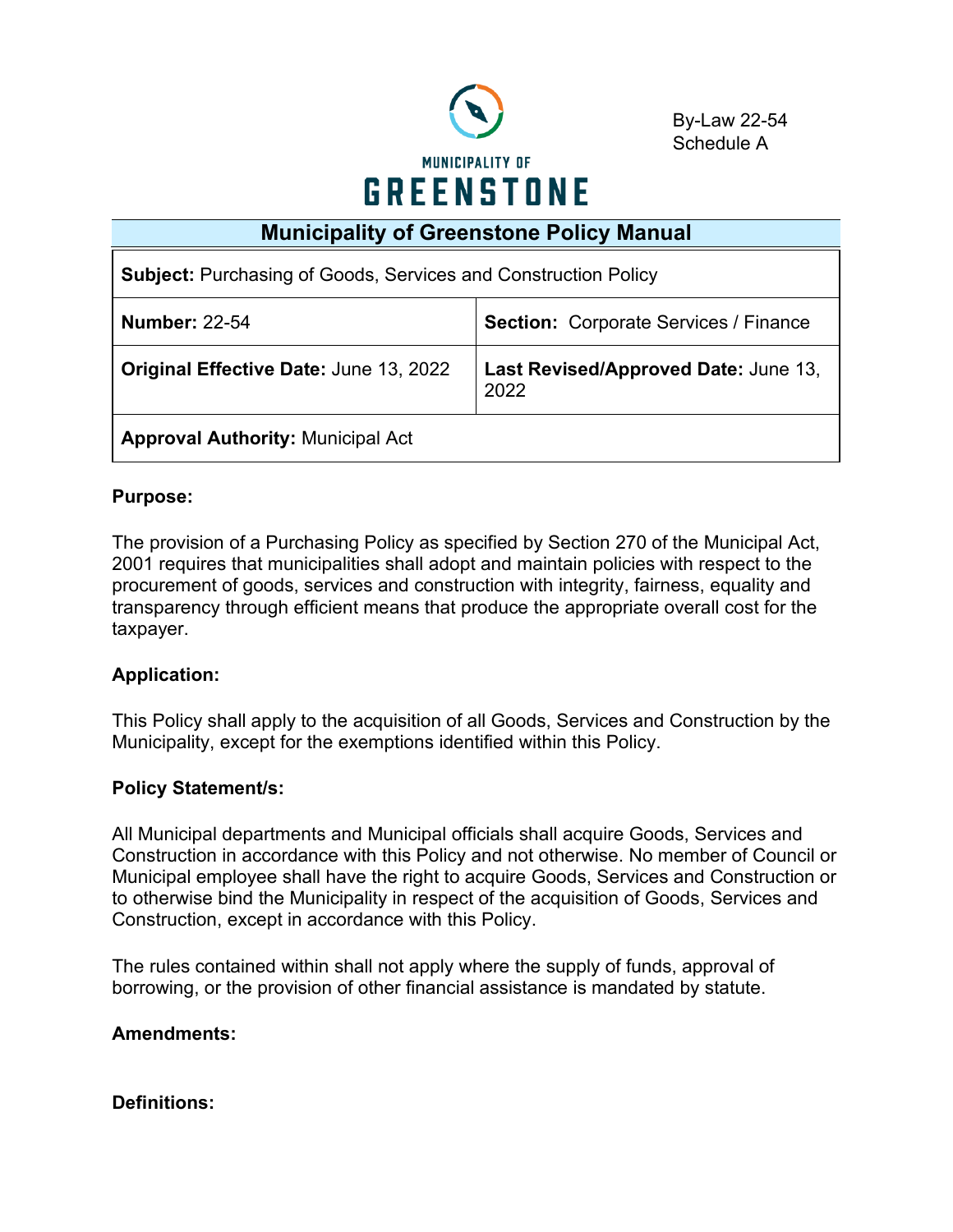"Award" means notification to a bidder of acceptance of a bid which brings a contract into existence. This contract will provide authorization to proceed with the Purchase, Sale, or Disposal of Goods, Services and/or Construction from or to that supplier.

"Best Value" means the optimal balance of performance and cost determined in accordance with pre-defined evaluation criteria.

"Bid" means an offer or submission from a Supplier in response to a Bid Solicitation which is subject to acceptances or rejections by the Corporation.

"Bid Deposit" means the form of security required by the terms and conditions of Bid Solicitations to guarantee that the successful Supplier enters into a Contract with the Corporation.

"Bid Solicitation" means a formal request for Bids, including Informal Quotation, Request for Quotation, Request for Pre-Qualification, Request for Tender, Request for Proposal, Request for Expression of Interest, or Request for Information.

"Bidder" means one who submits a response to an invitation to bid as issued by the Municipality.

"Budget" means the budget or portion of the budget approved by Council for the procurement of the goods, services or construction.

"Business Premises" means the business location from which the Goods, Services or Construction shall be supplied.

"CAO" means the Chief Administrative Officer of the Municipality or Designate.

"Clerk" means the Clerk of the Municipality or Designate.

"Compliant Bid" means a Bid that meets the terms and conditions of the Bid Solicitation and this Policy.

"Construction" means the construction, reconstruction, demolition, repair, rehabilitation, or renovation of a building, structure, or other engineering or architectural works and includes site preparation, excavation, drilling, soil, or seismic investigation, the supply of products and materials and the supply of equipment and machinery incidental to the construction, and the installation and repairs of fixtures of a building, structure, or other engineering or architectural work. It does not apply to routine maintenance, repair or operations of existing real property.

"Consulting Services" means the provision of expertise or strategic advice that is presented for consideration and decision-making, and includes services provided by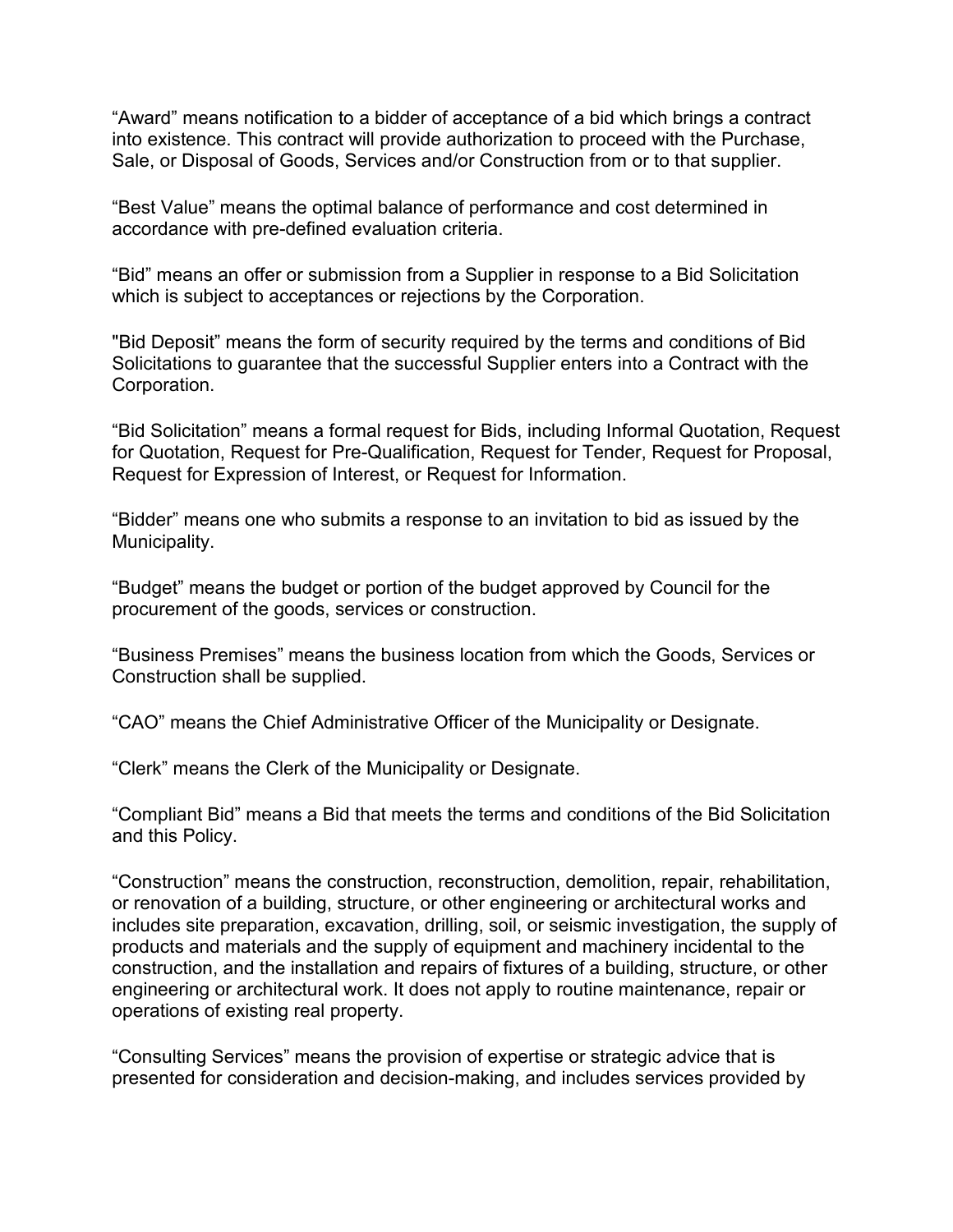architects, engineers, designers, surveyors, geo- technical consultants, planners and technology consultants.

"Contract" includes the purchase of goods, services or construction by, or on behalf of, the Municipality and the execution of purchase orders, written agreements and formal contracts as required.

"Cooperative Purchasing" means a variety of arrangements whereby two or more public procurement entities combine their requirements in a single procurement process to obtain advantages of volume purchases from the same supplier(s) or contractor(s).

"Corporation" means The Corporation of the Municipality of Greenstone.

"Council" means the elected Municipal Council of the Municipality of Greenstone.

"Department Head" means the head of a specific department being a Director or Designate.

"Designate" means the person or persons assigned the duties and responsibilities on behalf of, in the absence of, or incapacity of the person charged with the principal authority to take the relevant action or decision.

"Disposal" means the selling, trading, assignment and/or scrapping of Surplus Assets.

"Evaluation Committee" means the committee established to review bid documents and make recommendations of award

"Goods" includes but is not limited to goods, supplies, wares, merchandise, materials and equipment used or required by the Municipality.

"In-House Bid" means a process that allows for internal Municipality departments to compete with external entities for the provision of Goods, Services or Construction.

"Lobbying" means the advocacy of an interest that is affected, actually or potentially by the Bid Solicitation process or individuals involved in the Bid Solicitation process including seeking to influence the outcome of the Bid Solicitation process or subsequent Award.

"Mayor" means the Mayor of the Municipality or Designate.

"Negotiation" means a purchasing method whereby the Corporation may negotiate directly with one or more Suppliers with the intent to award a Contract or extend an existing Contract.

"Prequalification Process" means a solicitation process in which detailed written submissions describing attributes such as experience, financial strength, education or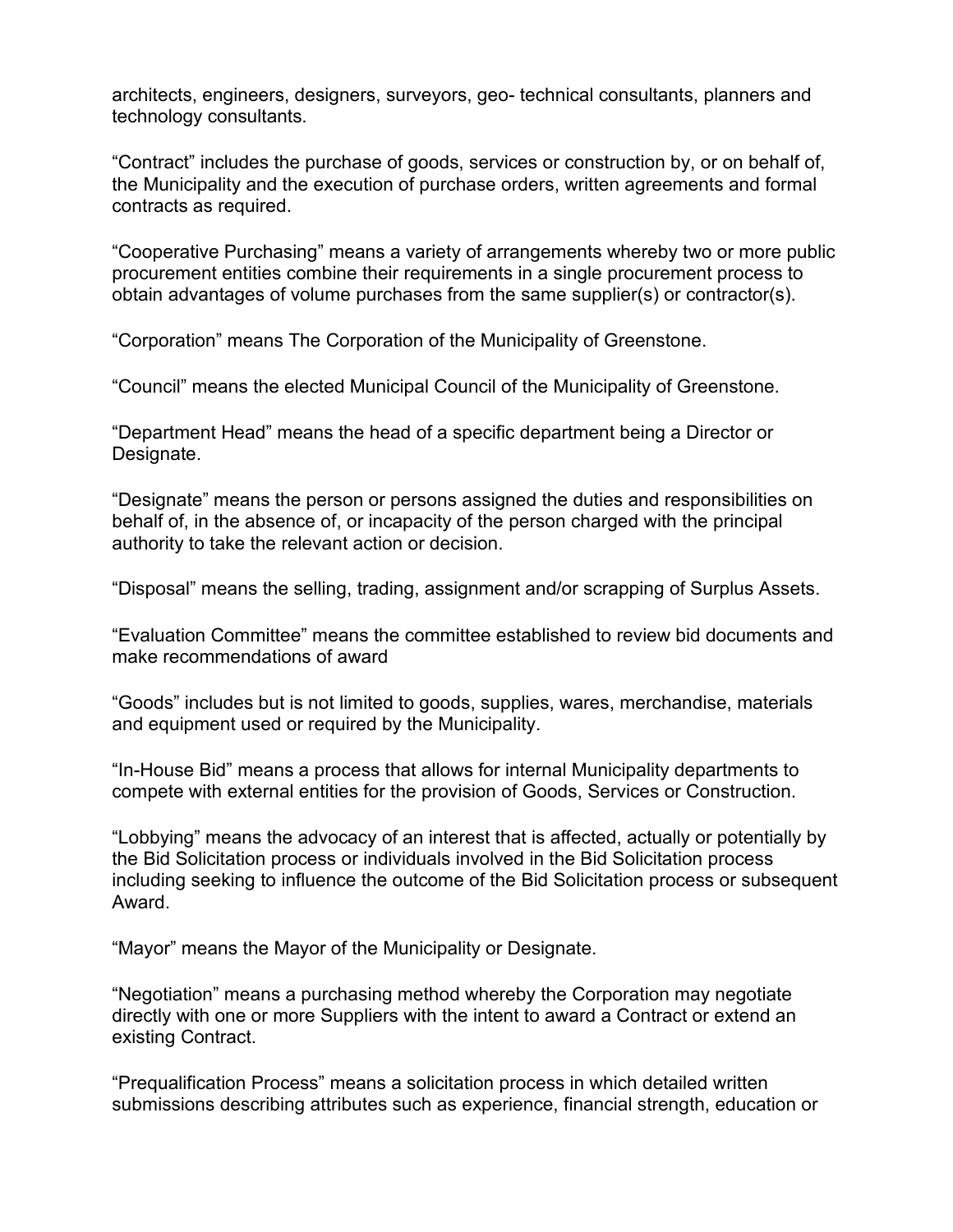background, or other pertinent considerations are solicited in a Request for Prequalification.

"Proposal" means a document submitted by a Proponent in response to a Request for Proposal, to be used as the basis for negotiation or for entering into a contract.

"Purchase" means:

a) Purchasing, renting, leasing or otherwise acquiring any goods, services or construction; includes all functions that pertain to the acquisition, including the description of requirements, preparation, solicitation, selection and award of contract and all phases of contract administration.

b) The combined functions of purchasing, inventory control, traffic and transportation, receiving, inspection, storekeeping, salvage and disposal operations.

"Purchase Order" means a standard form document used by the Municipality to formalize a purchasing transaction with a supplier of Goods, Services or Construction.

"Purchasing" means the process for obtaining Goods, Services or Construction. "Purchasing Card" means a credit card provided by the Municipality to duly authorized employees of the Municipality for use as a payment method to purchase goods or services directly from suppliers where permitted and in accordance with a written card holder agreement.

"Request for Expressions of Interest (REOI)" means a competitive procurement process that may be issued to prequalify vendors for various projects or purchases or to obtain information on the availability and interest of suppliers of any goods, services or construction. Requests for Expression of Interest may or may not result in the development of a list of available suppliers.

"Request for Information (RFI)" means a competitive procurement process for obtaining information or specifications, in advance of a formal bid process, to develop a more definitive set of terms and conditions, scope of work/service and the selection of qualified vendors. Requests for Information may or may not result in a formal bid process.

"Request for Pre-Qualification (RFPQ)" means a competitive procurement process for determining whether the qualifications of a bidder, as required by the Municipality, are at a level that will allow participation in a subsequent bidding opportunity that takes place as a direct result of the RFPQ.

"Request for Proposals (RFP)" means a competitive procurement process for obtaining unique proposals designed to meet specified terms of reference. As price is usually not the primary evaluation factor, an RFP may provide for negotiation of all terms, including price, prior to contract award. An RFP may include the provision for the negotiation of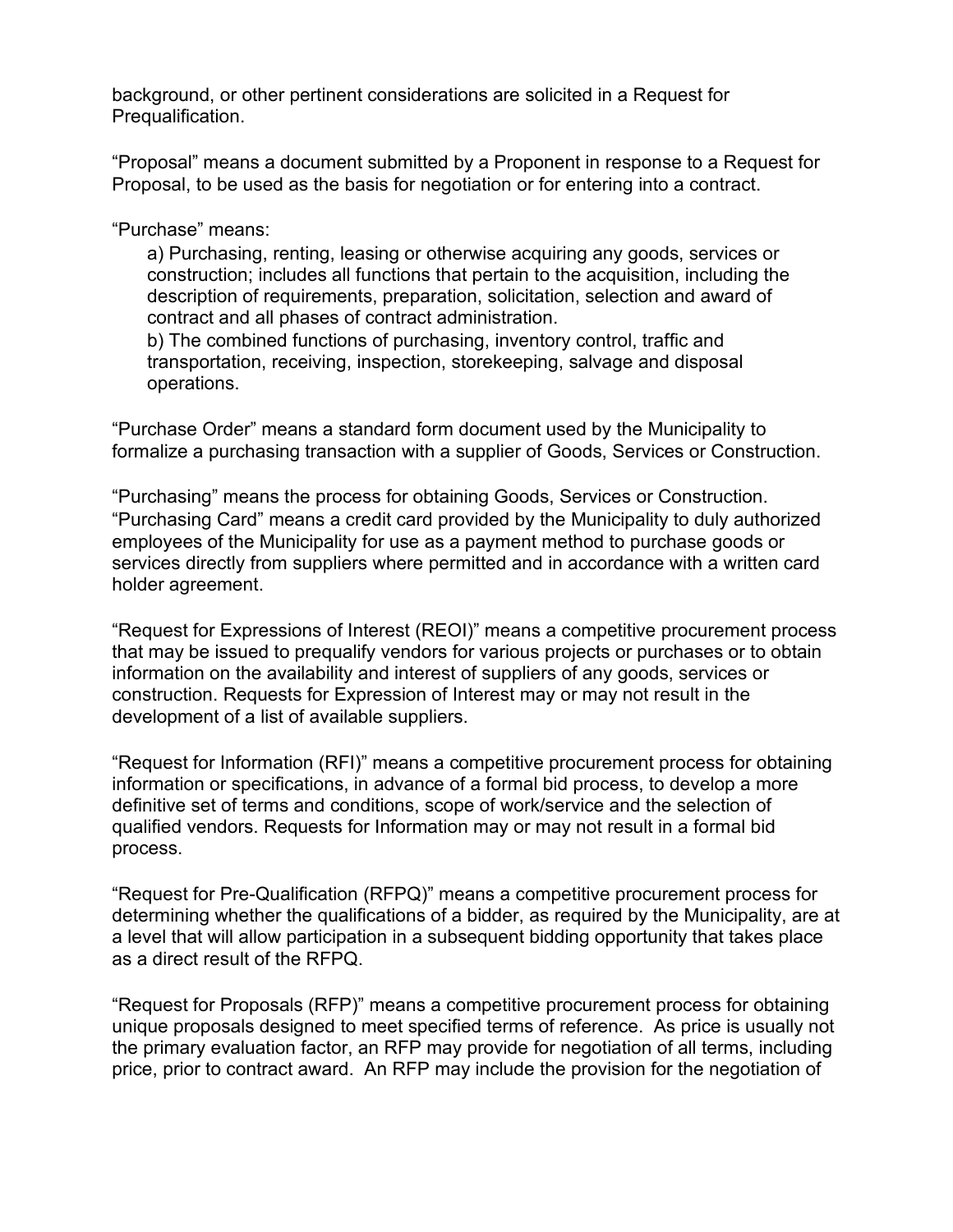best and final offers and may be a single step or multi-step process, as per the thresholds stated of the by-law (excluding taxes).

"Request for Quotations (RFQ)" means a competitive procurement process for obtaining bids based on defined requirements for which a fixed or calculated price will be paid.

"Request for Tenders (RFT)" means a competitive procurement process for obtaining defined requirements for which a clear or single solution exists, with the objective of accepting the lowest priced responsive bid from a Responsible Bidder as per the thresholds stated in the by-law (excluding taxes).

"Responsible Bidder" means a bidder who is deemed to be fully technically and financially capable of supplying the Goods, Services or Construction requested in the solicitation.

"Responsive Bidder" means a bidder who has complied in all material respects and whose response meets all of the significant requirements as outlined in the solicitation.

"Roster" means a list of prequalified vendors, acquired through a competitive process, to be placed on a list where they will be provided an equal opportunity to perform work for the Municipality as it becomes available on a rotational or best fit basis.

"Services" may include, but are not limited to telephone, gas, water, hydro, janitorial and cleaning service, consultant services, legal surveys, medical services, insurance, training, and the rental, installation, inspection, repair or maintenance of equipment, machinery or other personal property.

"Senior Management Team" may include, but is not limited to, the Municipality's leadership team containing the CAO and Department Heads of the various Municipality Departments.

"Signing Authority" refers to the maximum monetary amount, as approved by the Director of Financial Services from time to time, to which officers and employees are authorized to approve purchases of Goods, Services or Construction.

"Single Sourcing" means a procurement decision whereby the purchasing of Goods and Services or Construction are directed towards a particular vendor without solicitation of bids from other vendors because of standardization, warranty, or other factors.

"Sole Sourcing" means the purchasing of Goods, Services or Construction that are unique to a particular vendor and cannot be obtained from another source.

"Solicitation" means any and all forms of solicitation for Goods, Services or Construction by the Municipality, including but not limited to requests for tenders, quotations, proposals, prequalification, information and expressions of interest.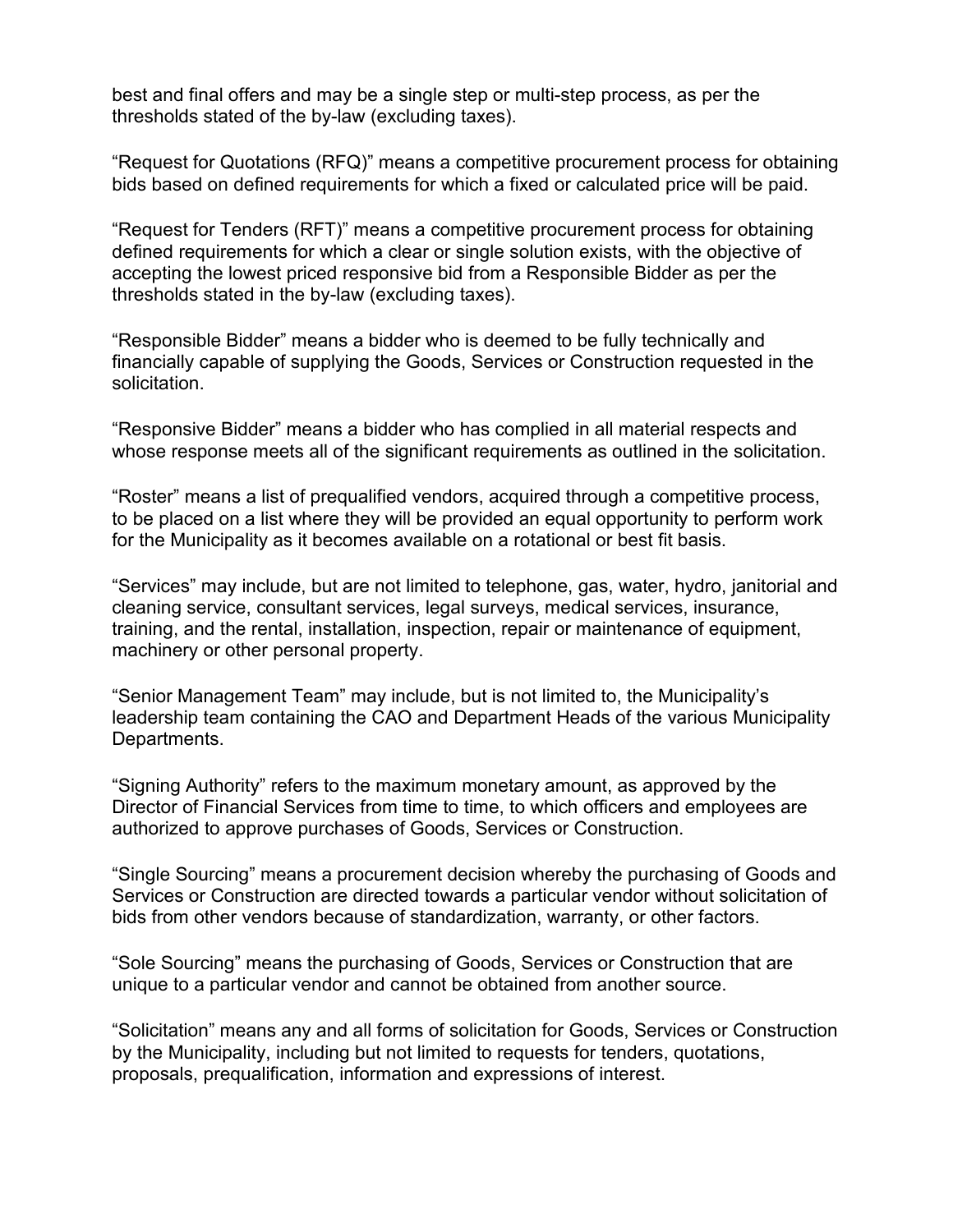"Supplier" means any individual or organization providing goods, services or construction to the Municipality including but not limited to contractors, consultants, vendors, service organizations, etc.

"Municipality" means the Corporation of the Municipality of Greenstone.

"Treasurer" means the Municipality's Treasurer/Director of Corporate Services or Designate.

"Two Envelope Method" means a procurement process in which a submission is submitted in two separate envelopes. The technical and qualitative information is submitted in the first envelope and the pricing information is provided in the second envelope which is only opened if the bidder is qualified by the first envelope.

"Two File Method" means a procurement process in which a submission is submitted in two separate PDF files. The technical and qualitative information is submitted in the first PDF file and the pricing information is provided in the second PDF file which is only opened if the bidder is qualified by the first PDF file.

"Vendor" means a seller or supplier of Goods, Services or Construction.

### **Policy:**

# **General Requirements**

1. Purchasing Services

1.1 The Treasurer shall have the authority to develop procedures to implement this policy in association with the Senior Management Team. The purchasing procedures will be approved by the Senior Management Team and are to be used as instruction for staff when purchasing goods, services or construction in compliance with this policy.

1.2 The Treasurer will administer this policy. Any question involving the meaning or application of this policy is to be submitted to the Treasurer who will resolve the question.

1.3 The Treasurer is required as part of the organization's internal controls to check, review and report any irregularities in the purchasing process and the associated risk.

1.4 Failure to adhere to the requirements outlined in this policy may lead to progressive disciplinary action up to and including termination of employment.

# 2. Delegation

2.1 Where authority is given to the Chief Administrative Officer (CAO), Department Head, or any other position pursuant to this policy, such authority may be delegated to subordinate staff on such terms as the CAO, applicable Department Head, or other position, as the case may be, shall consider reasonable in the circumstances. Where delegation has been provided the original authority remains accountable.

3. Division of Contracts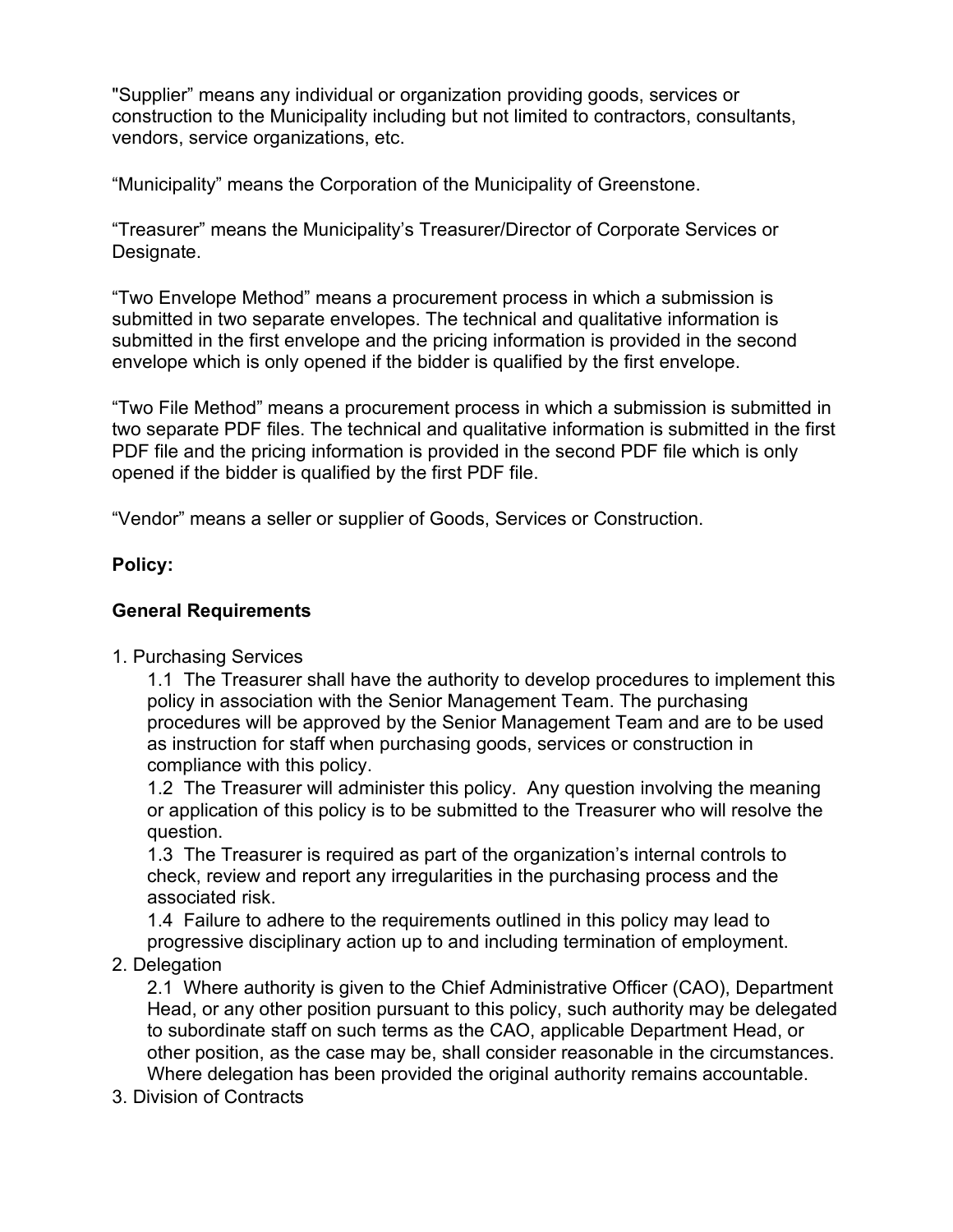3.1 No officer or employee of the Municipality shall divide the purchasing of Goods, Services or Construction in order to avoid the requirements of this Policy.

4. Signing Authorities

4.1 Signing authorities are approved by the Treasurer, and based on the following and apply to Purchase Orders, requisitions and cheque requisitions, provided such purchases are made in accordance with this Policy:

| <b>Signing Authorities</b>               |                                     |
|------------------------------------------|-------------------------------------|
| CAO                                      | \$149,999.99                        |
| <b>Department Head</b>                   | \$99,999.99                         |
| <b>Department Managers / Supervisors</b> | Up to \$24,999.99, as determined by |
|                                          | <b>Department Head</b>              |
| <b>Department Staff</b>                  | Up to \$4,999.99, as determined by  |
|                                          | <b>Department Head</b>              |

5. Purchasing Processes, Limits, and Authority to Award

5.1 The following processes shall be applied for the procurement and award of Goods, Services, and Construction, not available from pre-existing agreements:

| <b>Method of</b><br><b>Procurement</b>                                                                       | Type of<br>Quotation                                                                                       | Source of<br><b>Bids</b>                                              | Type of<br><b>Contract</b>               | <b>Authority</b><br><b>To Award</b>                         | <b>Reporting</b><br><b>Status</b> |
|--------------------------------------------------------------------------------------------------------------|------------------------------------------------------------------------------------------------------------|-----------------------------------------------------------------------|------------------------------------------|-------------------------------------------------------------|-----------------------------------|
|                                                                                                              | Purchase of Goods, Services and Construction Less Than \$25,000 (As Per<br>Delegation of Authority By-Law) |                                                                       |                                          |                                                             |                                   |
| Up to<br>\$4,999.99                                                                                          | Open<br>market<br>process                                                                                  | <b>Direct</b><br>Source,<br>Websites,<br>Price Lists,<br>etc.         | <b>Direct</b><br>Purchase                | Authorized<br>User<br>Department<br><b>Staff</b>            | NO report<br>to Council           |
| More than<br>\$5,000 and<br>not more than<br>\$24,999.99                                                     | Informal<br>Request for<br>Quotation                                                                       | At<br>minimum, 3<br>quotes to<br>be<br>obtained,<br>where<br>possible | Purchase<br>Order                        | User<br>Department<br>Manager/<br>Supervisor<br>& Treasurer | NO report<br>to Council           |
| Purchase Of Goods, Service and Construction Greater than \$25,000 (As Per<br>Delegation Of Authority By-Law) |                                                                                                            |                                                                       |                                          |                                                             |                                   |
| More than<br>\$25,000<br>and not more<br>than<br>\$99,999.99                                                 | Request for<br>Quotation<br><b>OR Tender</b><br><b>OR</b><br><b>Requests</b><br>for<br>Proposals           | Municipal<br><b>Bid Hosting</b><br>Service                            | Purchase<br>Order<br>and/or<br>Agreement | User<br>Department<br>Head &<br><b>Treasurer</b>            | Quarterly<br>Report to<br>Council |
| More than                                                                                                    |                                                                                                            |                                                                       |                                          |                                                             |                                   |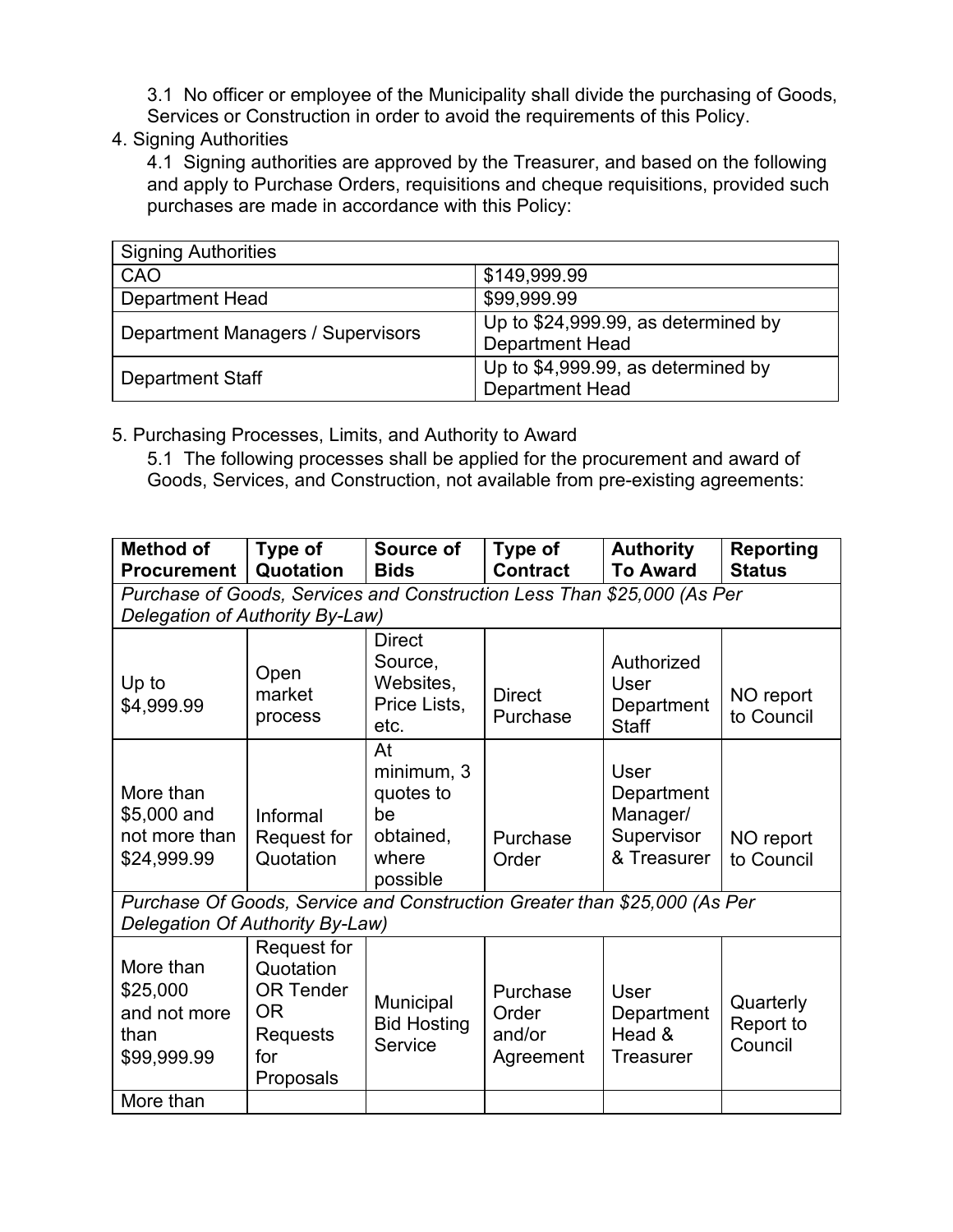| \$100,000.00<br>and not more<br>than<br>\$149,999.99 | <b>Tender OR</b><br>Request for<br>Proposals     | Municipal<br><b>Bid Hosting</b><br>Service | Purchase<br>Order<br>and/or<br>Agreement | CAO &<br><b>Treasurer</b> | Quarterly<br>Report to<br>Council                  |
|------------------------------------------------------|--------------------------------------------------|--------------------------------------------|------------------------------------------|---------------------------|----------------------------------------------------|
| More than<br>\$150,000                               | <b>Tender OR</b><br>Requests<br>for<br>Proposals | Municipal<br><b>Bid Hosting</b><br>Service | Purchase<br>Order<br>and/or<br>Agreement | Council                   | Adopted<br>Resolution<br>from Report<br>to Council |
| Multi-year<br>contracts over<br>\$150,000<br>total   | <b>Tender OR</b><br>Requests<br>for<br>Proposals | Municipal<br><b>Bid Hosting</b><br>Service | Purchase<br>Order<br>and/or<br>Agreement | Council                   | Adopted<br>Resolution<br>from Report<br>to Council |

5.2 Requests for Pre-Qualification, Requests for Information, and Requests for Expressions of Interest will be utilized at the discretion of the Department Head and the Treasurer as these procurement strategies do not guarantee the implementation of a formal bid process.

### 6. Council Approval Required

- 6.1 Despite any other provisions of this Policy, the following procurements, over
- \$10,000 excluding taxes, are subject to prior Council approval:

a) Any contract requiring approval from the Ontario Municipal Board;

b) Any acquisition of goods, services or construction that is not already approved in the current year's budget, such as items requiring pre- budget approval or post-budget amendments, must be reported to Council in order to have the expenditure authorized via resolution;

c) Where the net revenue amount proposed for acceptance is lower than the Council approved budget; and

d) Any contract where the award is not being recommended to the lowest bidder or in the case of RFP's to the highest scoring Proponent.

# 7. Authority to Reallocate Approved Budget Funds

7.1 To ensure proper expenditure management and budget accountability, each Director is responsible for ensuring that all purchases remain within the Department's approved operating budget or approved capital project budget, unless otherwise provided for in this policy.

7.2 Reallocation of funds between Operating Budgets and Capital Budgets is not permitted under any circumstances.

7.3 In order to allow purchases to proceed which exceed the approved budget, The Department Head and Treasurer shall have the authority to reallocate funds, without exceeding the aggregate budget within their control, under the following conditions:

Operating Budget

a) The shortfall for the purchase of the good or service is less than \$10,000;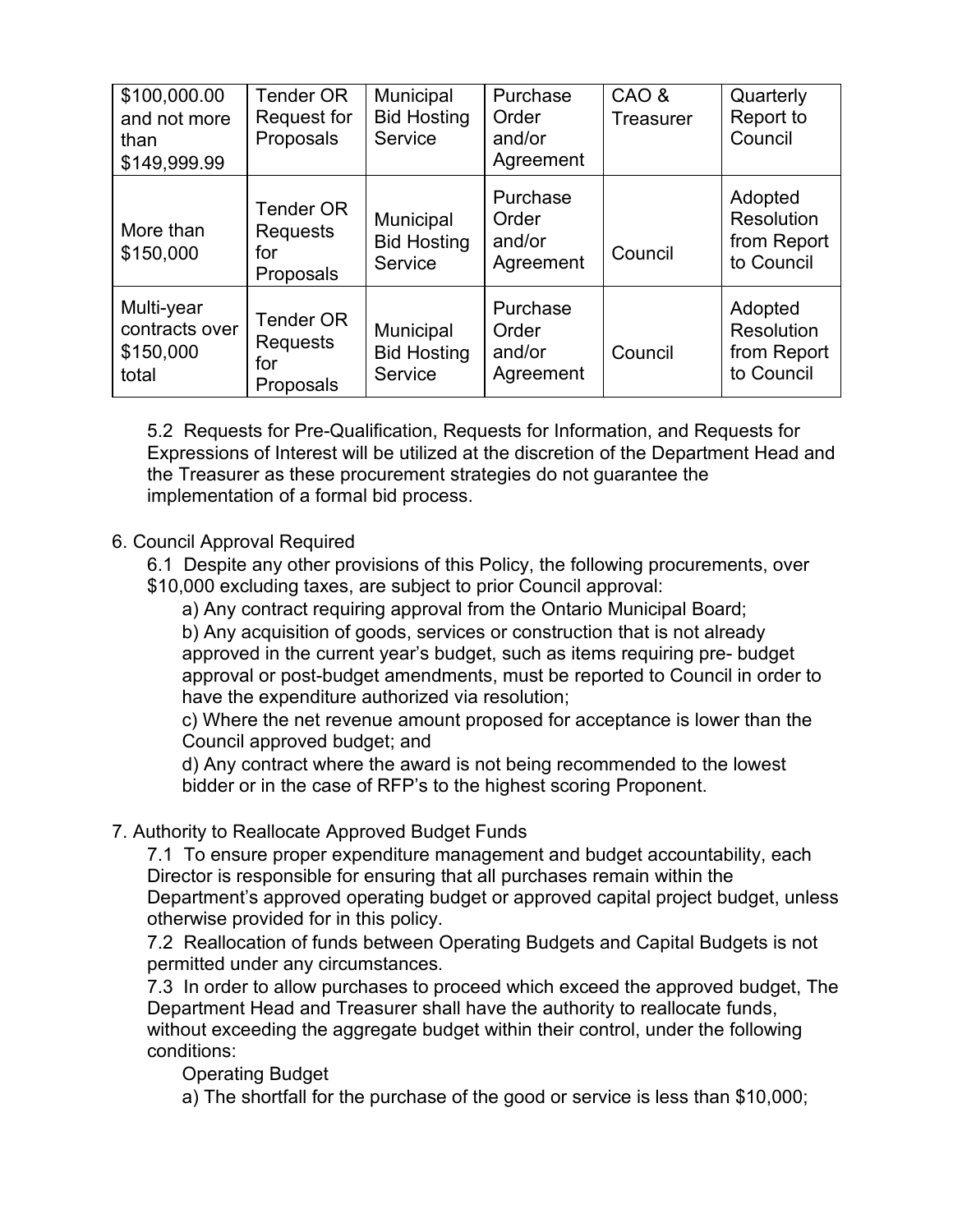b) All changes must be one-time and shall not affect the base budget;

c) Reallocations may only occur within or between supplies and services accounts;

d) General scope of work or service delivery method cannot be changed; e) The funding source must be the same for all accounts affected by the reallocation.

Capital Budget

f) The shortfall cannot exceed 20% of the project budget to a maximum of \$15,000;

g) General scope of work or service delivery method cannot be changed; h) If reallocating funds from a capital project/component, the capital project or component in which funds are being transferred from must already be an Awarded project/component;

i) The funding source must be the same for all accounts affected by the reallocation.

7.4 All other budget over-runs must be approved by Council before Award is made.

# **Purchasing Requirements**

- 1. Specifications
	- 1.1 The establishment of bid solicitation specifications shall be as follows: a) Each user Department shall be responsible for the preparation of plans and specifications with the support of outside professional assistance as deemed necessary.

b) Staff may use the appropriate procurement method for the acquisition of goods, services and construction prior to the adoption of the annual operating or capital budget by Council for the following year, and before the receipt of necessary approvals from other federal, provincial or municipal agencies, provided the procurement documents specifically state that the Award is subject to receipt of such approvals.

c) In order to contribute to waste reduction and increase the development and awareness of environmentally sound purchasing, acquisition of Goods, Services and Construction will ensure that, wherever possible, specifications are amended to provide for expanded use of durable products, reusable products, and products that contain the maximum level of post-consumer waste and/or recyclable content, without significantly affecting the intended use of the product or service. It is recognized that cost analysis is required in order to ensure that the products are made available at competitive prices.

d) Suppliers or potential suppliers shall not be requested to expend time, money or effort on design or in developing specifications or otherwise to help define a requirement beyond the normal level of service expected from Suppliers. Where such services are required,

i. the Treasurer shall be advised;

ii. a fee shall be paid, the amount of which shall be determined and agreed upon by the supplier before the service commences; and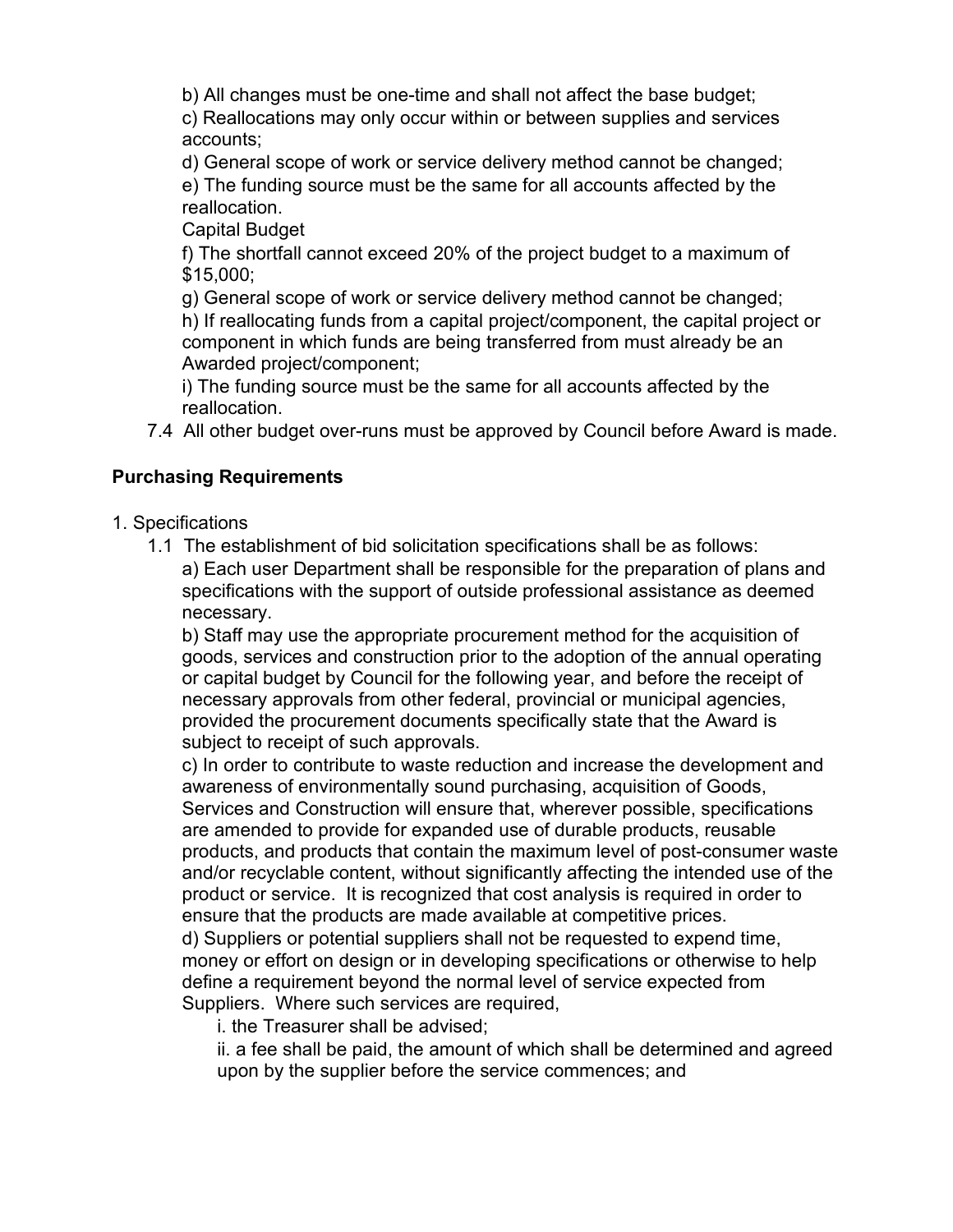iii. the detailed specifications shall become the property of the Municipality and can be used in obtaining competitive bids; and

iv. the contracted supplier will be considered a consultant and will not be allowed to make an offer for the supply of the Goods, Services and Construction.

# 2. Construction Contracts

2.1 For E-Bidding Submissions, all construction projects estimated to exceed \$75,000 a Tender Security of a minimum of 5% of the contract value in the form of a Digital Bid Bond or Scanned-In Bid Bond in PDF Format is required along with the required Financial Securities and Insurance requirements.

2.2 For Hard Copy Submissions, all construction projects estimated to exceed \$75,000 a Tender Security of a minimum of 5% of the contract value in the form of a bank draft, bid bond, certified cheque, or money order made payable to the Municipality, is required along with the required Financial Securities and Insurance requirements.

2.3 The Ontario Provincial Standards Specifications (OPSS) or applicable Canadian Construction Documents Committee (CCDC), General Conditions of Contracts are adopted as the Municipality's General Terms and Conditions for Construction Contracts.

# 3. Financial Securities Bonding/Bid Security

3.1 The Municipality may require that a Bid be accompanied by:

a) a Performance Bond to guarantee the performance of the Contract; b) a Labour and Materials Bond to guarantee the payment for labour and

materials to be supplied in connection with a Contract; and/or c) such further security as the Municipality deems appropriate in the circumstances.

# 4. Insurance

4.1 The appropriate insurance coverage shall be determined by the Treasurer in consultation with the user department and based on the recommendations of the Municipality's insurer, maintaining an adequate amount of protection to the Municipality.

4.2 The type of insurance required will be relevant to the goods, services or construction being purchased and may include but are not limited to:

- a) Commercial General Liability
- b) Automobile Liability
- c) Contractor's Pollution or Environmental Liability
- d) Professional Errors and Omission Liability
- e) Builder's Risk

4.3 All bid solicitations must indicate the insurance requirements to be provided by the successful bidder.

4.4 Prior to execution of the contract, or where deemed appropriate by the Municipality's insurer or Treasurer, evidence of satisfactory insurance coverage must be obtained from the bidder's insurance agent or broker, ensuring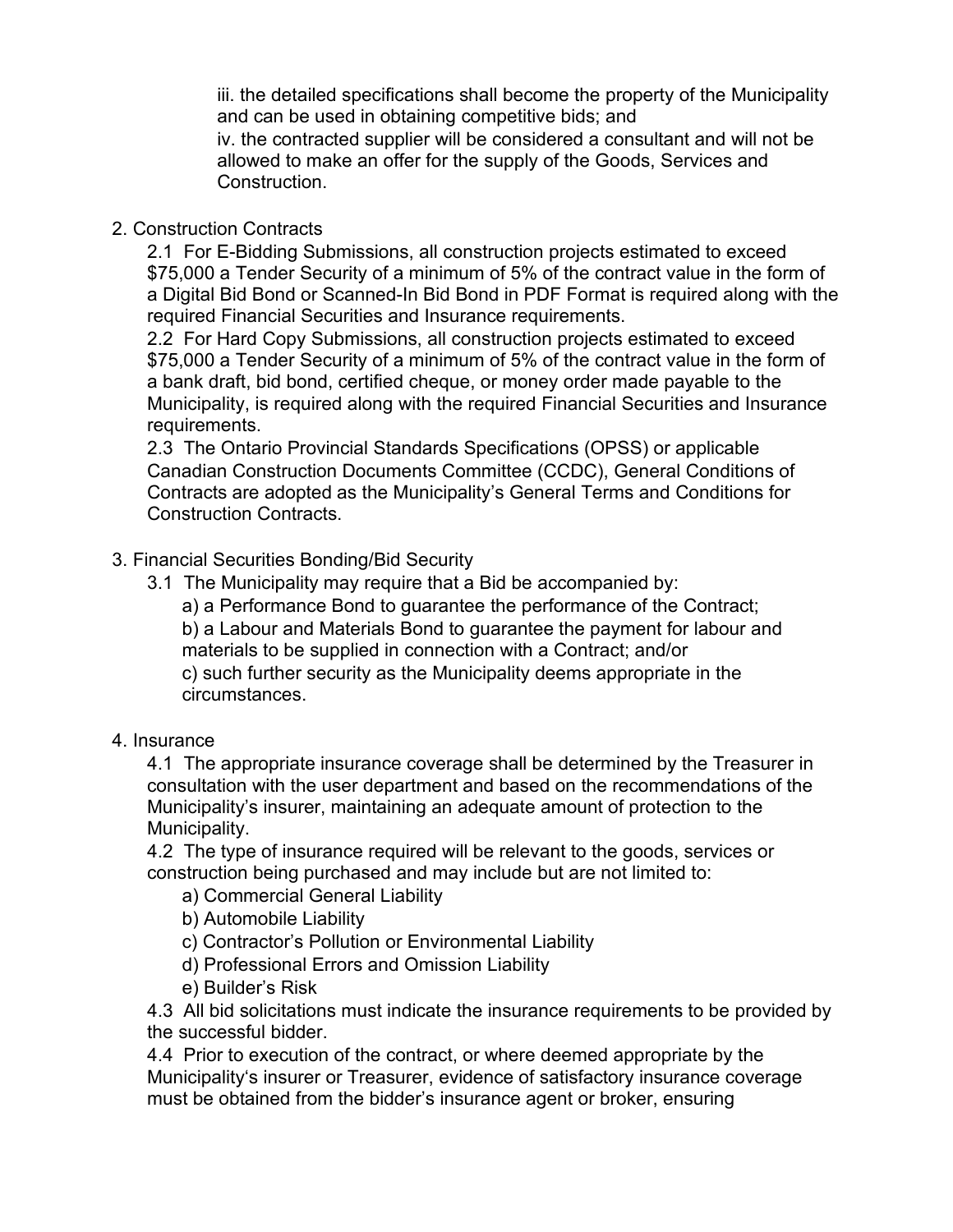indemnification of the Municipality of Greenstone and when appropriate other agencies (i.e. the Province of Ontario, the County of Huron) from any and all claims, demands, losses, costs or damages resulting from the performance of a Supplier's obligation under Contract.

4.5 The successful bidder is required to keep in force the required insurance requirements throughout the course of the project and will not allow the coverage to lapse, or change, without giving thirty days' notice to the Municipality.

4.6 Failure to comply with the terms and conditions of a Bid Solicitation, including failure to provide proof of insurance as required, shall be just cause for the cancellation of the Award.

### 5. Workplace Safety Insurance Board

5.1 The successful bidder is required to supply the Municipality appropriate Workplace Safety Insurance Board (WSIB) clearance prior to the commencement of any works or in the absence of WSIB a supplier must provide proof of independent operator status from WSIB that they are exempt, along with evidence of insurance coverage they may carry, in lieu of WSIB.

5.2 Failure to comply with the terms and conditions of a Bid Solicitation, including failure to provide proof of WSIB coverage as required, shall be just cause for the cancellation of the Award.

### 6. Legal Claims

6.1 No bid or offer will be accepted from any bidder, inclusive of the bidder's subcontractors, who has a claim or has instituted a legal proceeding against the Municipality, or against whom the Municipality has a claim or instituted a legal proceeding, without prior approval of Council. For purposes of this provision, where such bidder is a corporation, bidder shall include any non- arm's length corporation of the bidder.

# 7. Contract Award and Execution

7.1 The Treasurer, following the approval of the contract, shall notify the successful Bidder in writing.

7.2 Where a contract has been awarded and the successful bidder fails to execute the contract or any other required documents within the specified time, the Treasurer or designate may:

a) Grant the successful bidder additional time to fulfill the requirements; or, b) Award the contract to the second lowest Bidder and retain the lowest bidders bid deposit; or,

c) Cancel the award and consider remedies available to the Municipality resulting from the successful bidder's inability to fulfill their responsibilities.

7.3 As soon as the executed contract and any other required documents are returned to and found acceptable by the Treasurer and/or user department, the bid securities of the successful Bidder and the second low bidder shall be returned to them.

# 8. Authority to Execute Contracts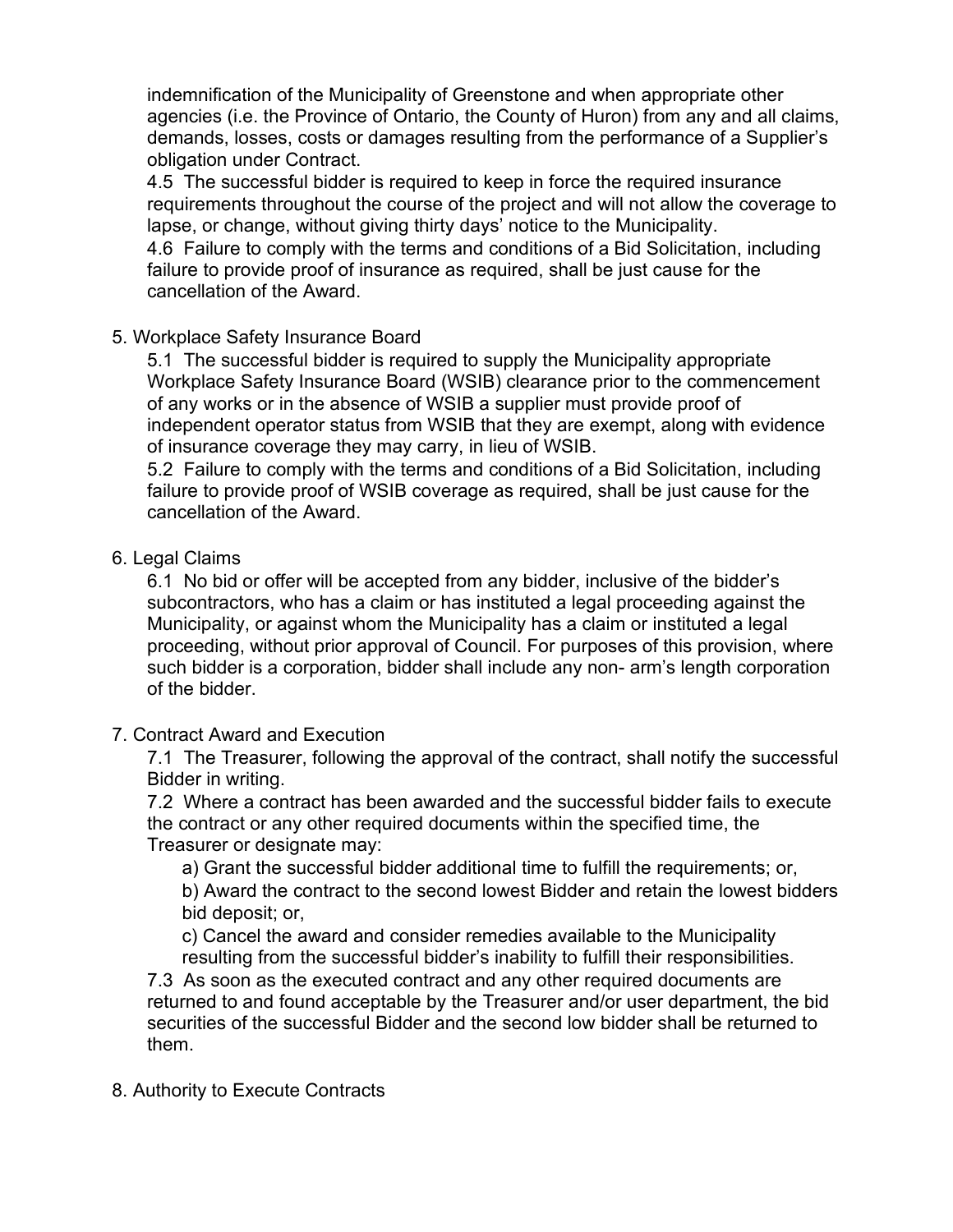8.1 Subject to statutory requirements and where all the requirements of this Policy have been met, the Mayor and Clerk are authorized to execute contracts and any related documents that have been prepared in a form satisfactory to the Municipality Solicitor, except where otherwise provided for in this Policy. Notwithstanding the foregoing, the Mayor and Clerk may not be required to sign amendments to existing agreements.

#### 9. Payment for Goods, Services and Construction

9.1 The Treasurer is authorized to pay for Goods, Services and Construction purchased in accordance with this Policy and shall pay for any such Goods, Services and Construction unless otherwise provided in this Policy or within the time commitments specified in the purchasing agreement or contract.

9.2 Purchases of Goods, Services and Construction may be paid from the user Department budget by use of a Purchase Order or Purchasing Card and are in accordance with this Policy.

9.3 No prepayment for all or any part of Goods, Services or Construction shall be made unless the contract specifically provides for such prepayment.

#### 10. Accessibility

10.1 In accordance with Section 5(1) of Ontario Regulations 191/11 made under the Accessibility for Ontarians with Disabilities Act, 2005, the Municipality shall develop specifications and terms of reference that whenever possible, are not restrictive and allow for open completion from the marketplace.

10.2 Advertise all formal public Tenders and Request for Proposals on the Municipality's bid hosting website which can be accessed via the Municipality's website in order that the competitive bidding opportunity be advertised and accessible to all interested firms and promote competition.

10.3 The Municipality shall endeavor to incorporate accessibility design, criteria and features when purchasing goods, services and construction, where practicable. If the above-mentioned design, criteria, and features for goods and services are deemed impracticable, the user department shall provide the Accessibility Coordinator with a written explanation explaining the constraints.

#### 11. No Local Preference

11.1 Except as set forth in a), no local preference shall be shown or taken into account in acquiring Goods, Services and Construction.

a) A local preference may be shown when the intrinsic nature of the acquisition necessitates a local preference, such as the solicitation by the Municipality for municipal office space or where construction materials are to be purchased at the source and it can be demonstrated that transportation costs or technical considerations impose geographic limits on the available supply base, specifically in the case of sand, stone, gravel, and/or asphalt for use in the construction or repair of roads.

#### 12. In-House Bids

12.1 Unless specifically approved by Council, the Municipality does not allow inhouse bids for the acquisition of Goods, Services and construction.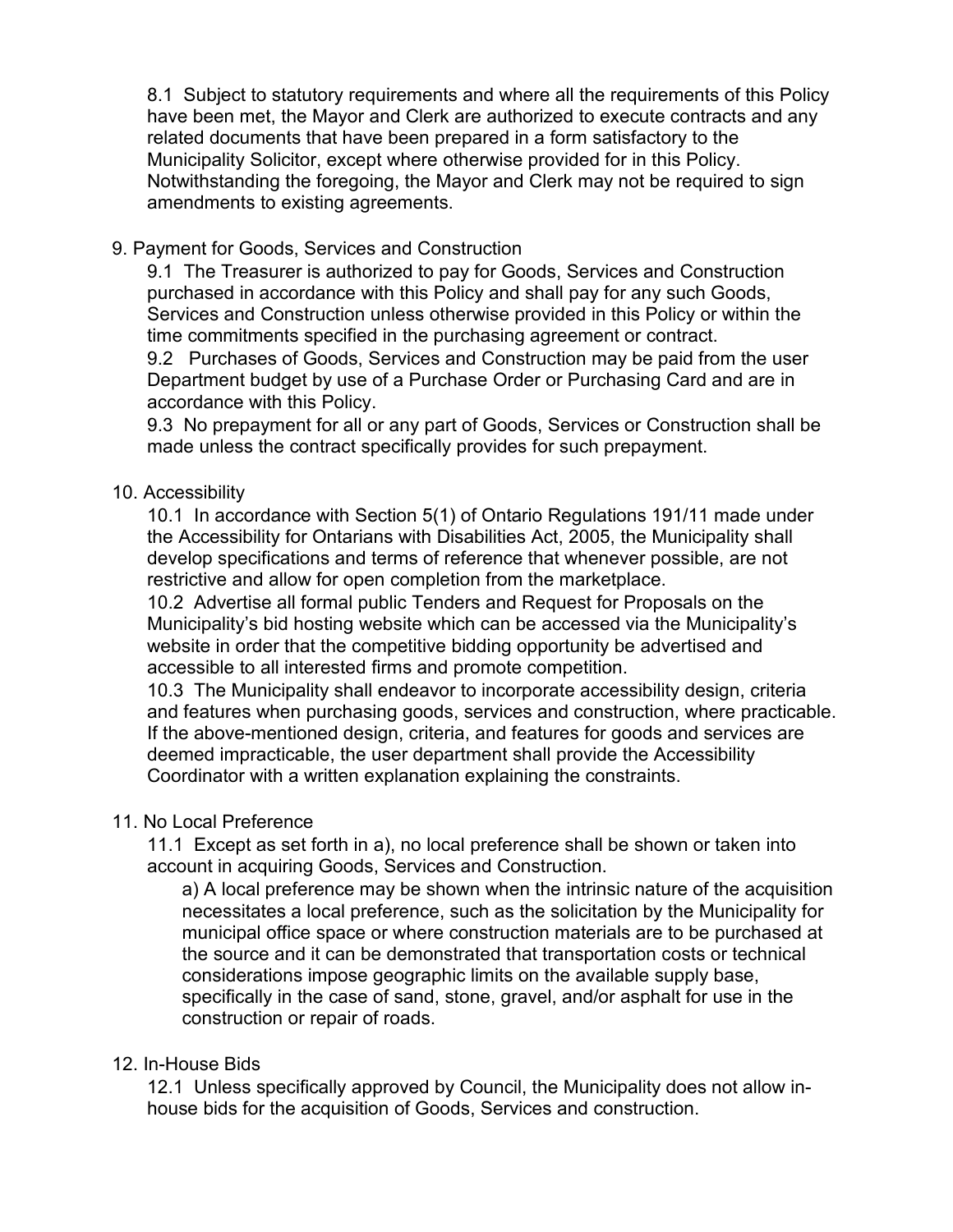#### 13. Lobbying

13.1 In order to ensure fairness to all persons, the Municipality must endeavor to prevent unfair advantage created by lobbying. The Municipality reserves the right to disqualify, at any time (including after the selection process has been completed) and at its sole discretion, any person engaging in lobbying with any elected official or employee of the Municipality in an attempt to seek information or to influence the award of the contract. Any activity designed to influence the decision process, including, but not limited to, contacting any elected official or Municipality staff member for such purpose as meeting or introduction, social events, meals or meetings related to the selection process, shall result in disqualification of the vendor for the project to which the influential activity is deemed to be directed. Any vendor found to be in breach of this Policy shall be subject to immediate disqualification from the procurement process and may be prohibited from future opportunities.

13.2 In addition, no vendor who has been awarded the contract shall engage in any contact or activities in an attempt to influence any elected official or any employee of the Municipality with respect to the purchase of additional enhancements, options or modules. However, a vendor may communicate with the appropriate member of the Treasurer Department for purposes of administration of the contract during the term of the contract.

#### 14. Performance Evaluation

14.1 The Treasurer, in conjunction with the user department and project manager, if any, may initiate a performance review at the substantial completion or conclusion of a contract or more frequently if deemed appropriate by the Treasurer.

#### 15. Bidder Submission Withdrawal

15.1 Bidder Submissions may be withdrawn under the following conditions:

a) A Bidder may withdraw their Submission prior to the closing time. Withdrawal requests shall be directed to the Treasurer by registered letter, email or in person. A withdrawal request made by telephone or facsimile shall not be considered. All withdrawal requests made in person shall require a written withdrawal request.

b) Submission withdrawal requests on behalf of a bidder must be submitted by an officer of the bidder's organization.

c) Submissions withdrawn prior to closing shall be returned unopened to the bidder.

d) The withdrawal of a Submission does not disqualify a bidder from submitting another Submission on the same quotation/tender/proposal call prior to closing time.

e) Withdrawal requests received after the closing time shall not be considered.

#### 16. Identical Bids

16.1 In the event of the submission of identical bids by two suppliers, the Municipality will complete an evaluation of the submissions to ensure that both bid submissions and unit prices are accurate prior to conducting the tie- breaking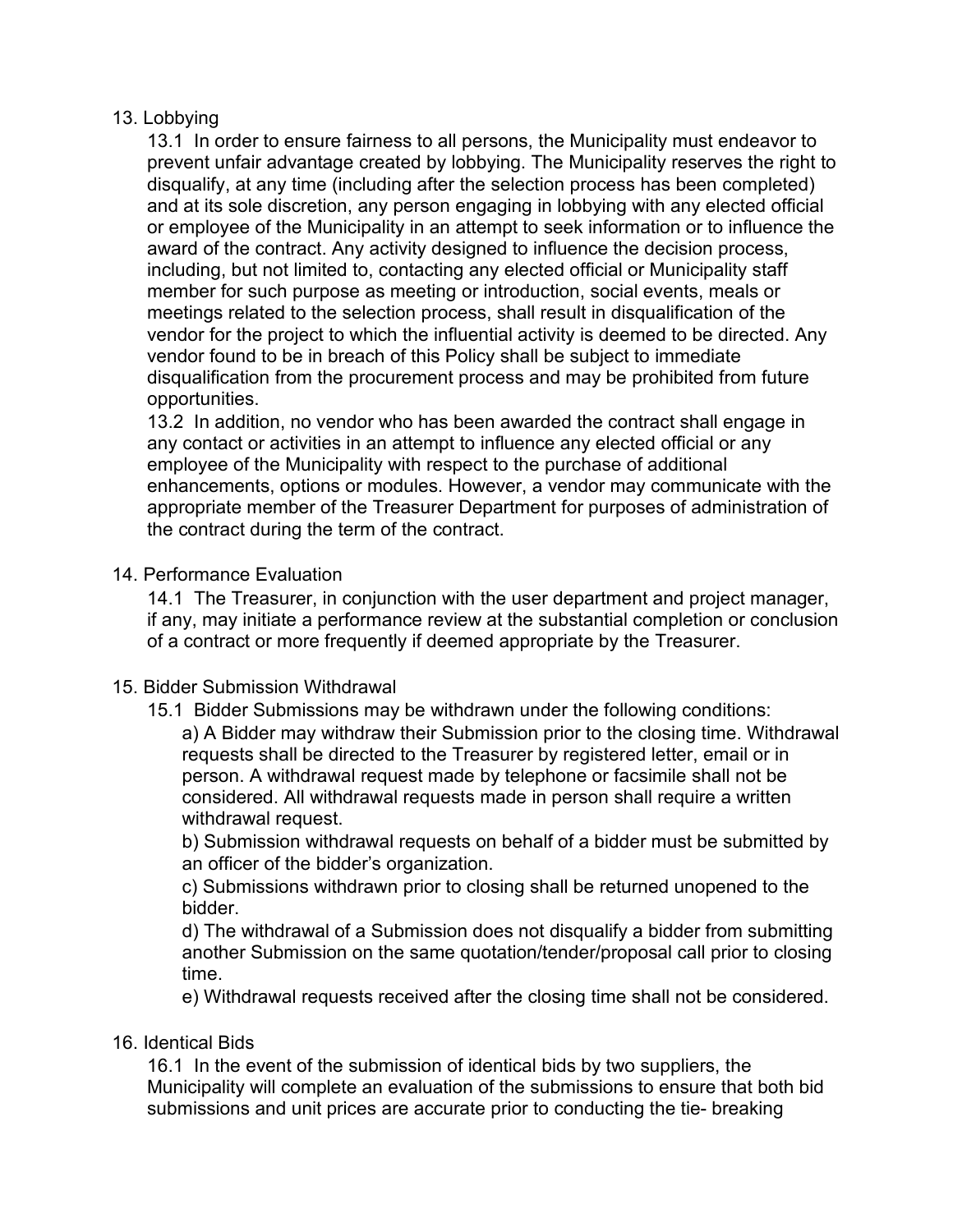process. The tie breaking process shall be conducted through a simple coin toss, in the presence of representatives from both suppliers.

16.2 In the event of the submission of identical bids by multiple suppliers, the Municipality will seek legal advice to identify mutually agreeable tie breaking solutions.

### 17. Dispute Resolution

17.1 If a Vendor is seeking to dispute an Award, or the process that preceded the Award, the Vendor may take the following steps:

a) Submit a notice of question or objection in writing to the Treasurer, within fifteen (15) business days of notice of award posted on the Municipality bid hosting website.

b) The Treasurer may arrange a meeting with the bidder and shall provide a response addressing the bidder's concern within fifteen (15) business days of receipt of the notice.

c) If a resolution is unsatisfactory, the Vendor will have fifteen (15) business days from receipt of the response from the Treasurer to make a formal request to meet with the Chief Administrative Officer.

d) If a resolution is unsatisfactory, the Vendor will have fifteen (15) business days from receipt of the response from the CAO to make a formal request to appear as a delegation at a Council meeting.

### 18. Submission Debriefing

18.1 Proponents may request a debriefing after receipt of notification of the outcome of the procurement process. All requests must be made in writing to the Treasurer and must be made within thirty (30) days of such notification. The intent of the debriefing information session is to aid the proponent in presenting a better proposal in subsequent procurement opportunities. Any debriefing provided is not for the purpose of providing an opportunity to challenge the procurement process or its outcome.

#### 19. Vendor Performance Management

19.1 The Treasurer, in conjunction with the user department, may initiate vendor performance management to evaluate and improve the performance of all contractors awarded publicly bids by:

a) pro-actively managing the performance of Contractors during the term of awarded Contracts, and

b) creating a record of past performance for use by the Treasurer and User Department in determining the award for future Solicitations.

# **Processes for Special Situations**

1. Emergency Purchases More Than \$15,000

1.1 When a situation, or the threat of an impending situation, occurs, that is determined by the CAO to be a threat to public health, the maintenance of essential Municipality services, the welfare of persons, or of public property, the protection of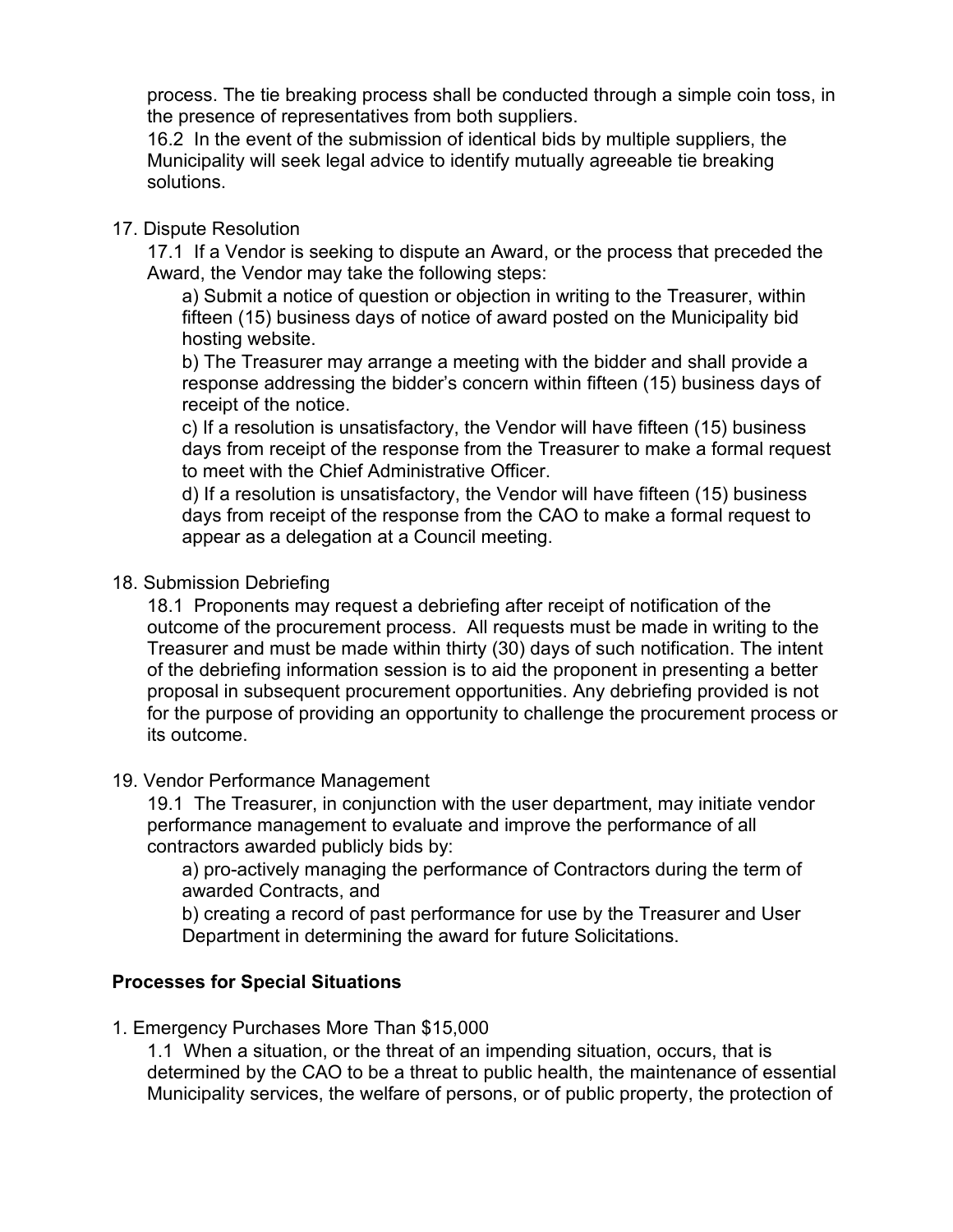the Municipality's physical assets, or the security of the Municipality's interest or financial liabilities arising from unexpected conditions, and the occurrence requires the immediate delivery of Goods, Services and Construction and time does not permit the CAO to allow the Manager to acquire such Goods, Services and Construction, the CAO may make such purchases or authorize the making of such purchases without the involvement of the Treasurer or the process set out in the Policy, and the CAO is authorized to do so in the most expedient and economical means possible. Emergency purchases more than \$15,000 will be communicated to Council as per the requirements of the Delegated Authority By-Law.

#### 2. Emergency Purchases Less Than \$15,000

2.1 When a situation, or the threat of an impending situation, occurs, that is determined by the Department Head to be a threat to public health, the maintenance of essential Municipality services, the welfare of persons, or of public property, the protection of the Municipality's physical assets, or the security of the Municipality's interest or financial liabilities arising from unexpected conditions, and the occurrence requires the immediate delivery of Goods, Services and Construction and time does not permit the Department Head to allow the Treasurer to acquire such Goods, Services and Construction, the Department Head may make such purchases or authorize the making of such purchases without the involvement of the Treasurer or the process set out in the Policy, and the Department Head is authorized to do so in the most expedient and economical means possible. Emergency purchases less than \$15,000 will be communicated to the Treasurer through a Purchase Order requisition within two (2) business day of the emergency purchase.

#### 3. Co-Operative Purchasing

3.1 The Treasurer is authorized to participate in co-operative purchasing arrangements with other municipalities, counties/regions, associations, local boards and public agencies within the Province. The procurement policies or procurement by-law of the host agency will apply upon the Treasurer confirming that the host agency has solicited bids from the open market to obtain competitive pricing. Cooperative purchases shall be awarded in accordance with this Policy.

#### 4. Sole Sourcing

4.1 Sole Sourcing is a method of procurement whereby a Purchase Order is issued or contract awarded without a competitive bidding process due to the fact that the supplier is the only source of supply for the required goods, services or construction. Sole sourcing will be permitted if one or more of the following circumstances apply:

a) One supplier/contractor possessing the unique ability or capability to meet the requirements of the Corporation due to a patent, sales/distributor agreement or copyright.

b) Service is obtained from a public utility.

c) The supply relates to necessary unique replacement parts from an exclusive source of supply.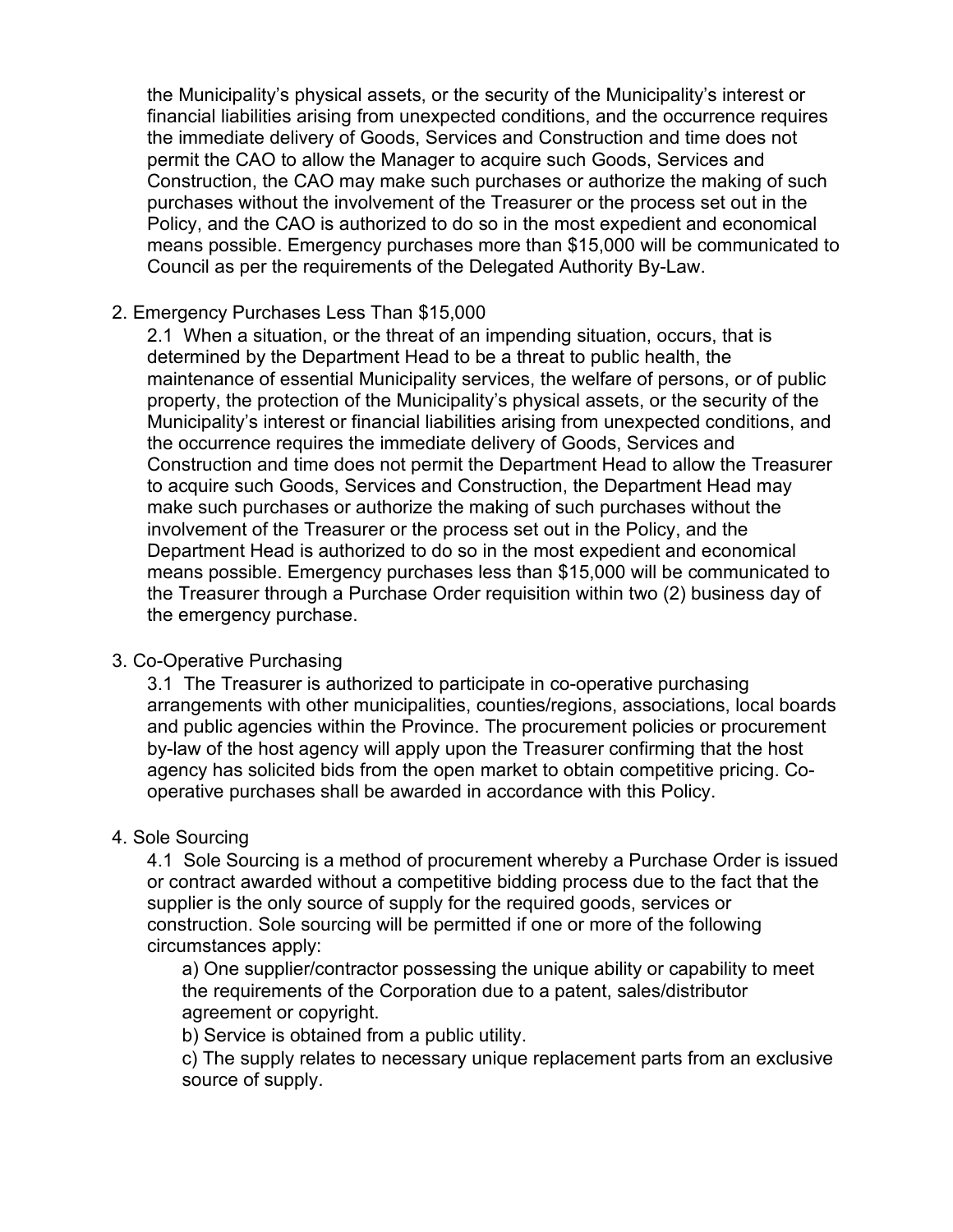d) The supply relates to the purchase of parts that must be compatible with goods previously supplied, and there are no reasonable alternatives to the product.

e) To maintain warranty or service agreement compliance for purchased products.

f) When the required item is covered by an exclusive right such as a patent or copyright.

4.2 When sole source purchases are deemed necessary they shall be solicited by the user department with the bid solicitation method approved by the Treasurer subject to the conditions of this Policy. Sole source contracts shall be awarded in accordance with this Policy.

#### 5. Single Sourcing

5.1 Single sourcing is a method of procurement whereby there is more than one vendor able to supply and a purchase order is issued or contract awarded without a competitive bidding process. Single sourcing will be permitted if one or more of the following circumstances apply:

a) disclosure of information in an open contract competition would breach some duty of confidentiality or compromise security.

b) the compatibility of a purchase with existing equipment, product standards, facilities or service is a paramount consideration.

c) there is an absence of competition for technical reasons and the Goods Services and/or Construction can only be supplied by a particular Supplier.

d) the corporation has a rental contract with a purchase option and such purchase option is beneficial to the Corporation.

e) for matters involving security, police matters, or confidential issues, in which case a purchase may be made in a manner that protects the confidentiality of the Supplier or Corporation.

f) a roster for Professional/Technical Services has been developed in accordance with the Purchasing By-Law.

g) when competitive procurement may be found to be impractical.

h) where a good is purchased for testing or trial use and there is a clearly established deadline for testing or trial period that does not exceed 12 months. i) where construction materials are to be purchased at the source and it can be demonstrated that transportation costs or technical considerations impose geographic limits on the available supply base, specifically in the case of sand, stone, gravel, and/or asphalt for use in the construction or repair of roads.

j) when an urgent procurement is necessary for fulfilling a statutory order issued by a federal or provincial authority (i.e. compliance order)

5.2 When single source purchases are deemed necessary they shall be solicited by the user department with the bid solicitation method approved by the Treasurer subject to the conditions of this Policy. Single source contracts shall be awarded in accordance with this Policy.

#### 6. Negotiation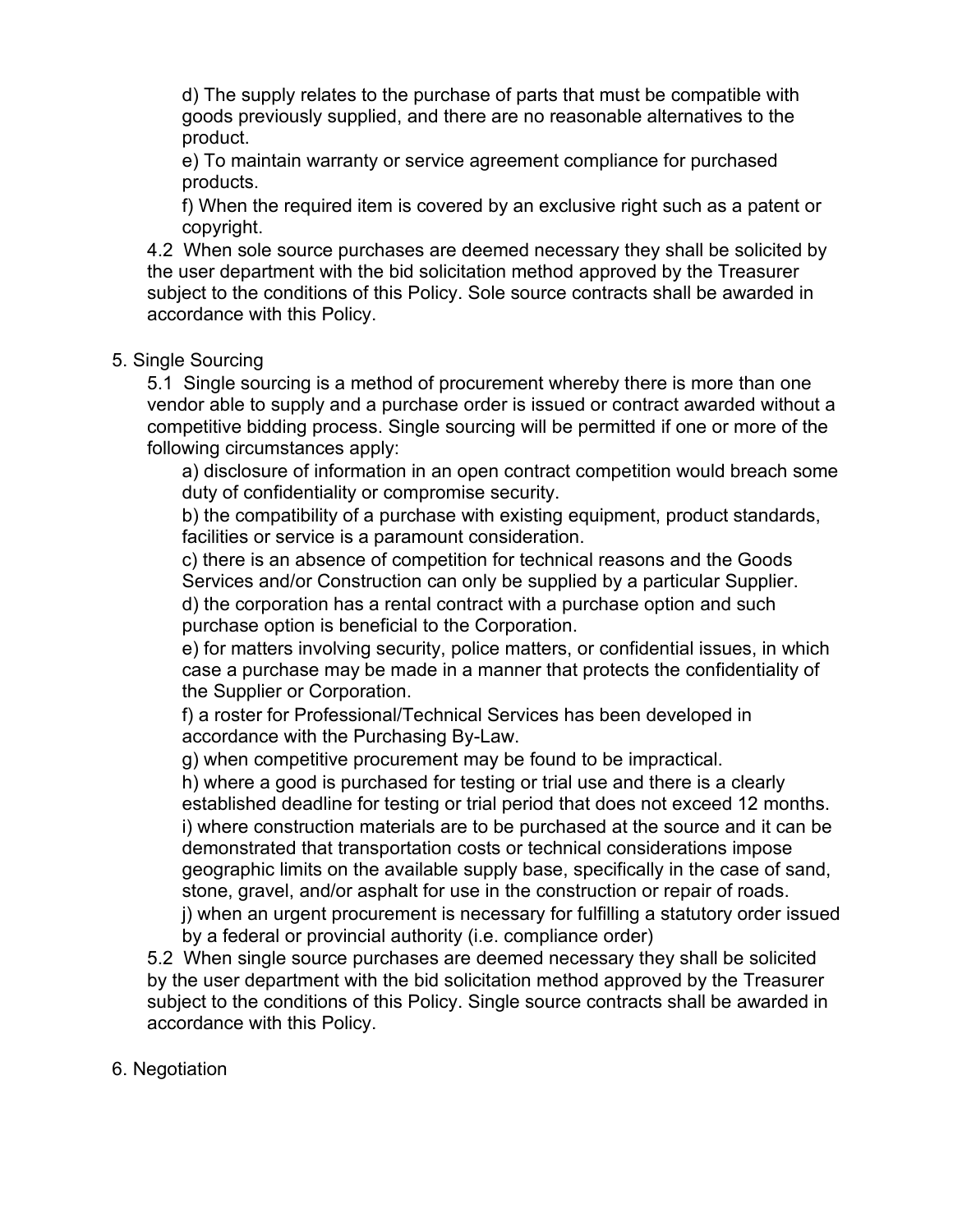6.1 The Department Head of the user department or Treasurer may under any one of the following conditions negotiate with a supplier:

a) When there is a Sole Sourcing situation as identified above;

b) When there is a Single Sourcing situation as identified above;

c) When there is a business to extend a contract beyond its initial term, such as when additional work is required that pertains to a current or recently completed project;

d) During negotiations of annual renewals within a contract period;

e) There are no bids in response to a Bid Solicitation.

f) When all bids received fail to meet the specifications or terms and conditions, and it is deemed impractical to recall bid solicitations;

g) When the lowest Responsive and Responsible bid received substantially exceeds the budgeted amount for Goods, Services and Construction, or is excessive in total cost as compared to the Goods, Services and Construction to be delivered, the Municipality has the ability to enter into negotiations with the lowest compliant bidder, with the right to proceed to the next lowest compliant bidder, should a negotiated price not be reached with the lowest compliant bidder;

h) When the nature of the assignment is confidential and disclosure to several bidders is inappropriate, provided that the Municipality is in compliance with the Municipal Freedom of Information and Protection of Privacy Act in respect of any such negotiations;

i) When negotiating to improve revenue returns for advertising on Municipality property;

j) When negotiating any rebates based upon annual purchase value with suppliers;

k) When negotiating improved discounts for quick payment of invoices; l) When suggesting any alternative products, offering equal or higher performance at lower costs;

m) When negotiating better warranties; or

n) When negotiating no-charge extras

6.2 When negotiations are deemed necessary they shall be carried out jointly in co-operation with the user department and Treasurer subject to the conditions of this Policy. Negotiated contracts shall be awarded in accordance with this Policy.

7. Purchase of Used Equipment / Assets

7.1 Upon written approval from the Treasurer, user departments are authorized to purchase used equipment or assets, up to a maximum of their delegated spending limit, that is sold by other municipalities by private sale or public auction; sold through a vendor license to sell used equipment; by sealed bid; or by negotiation providing that the equipment meets or exceeds the corporate equipment/asset requirements and it is documented that it is fiscally responsible to purchase a used piece of equipment, rather than purchase new.

8. Rosters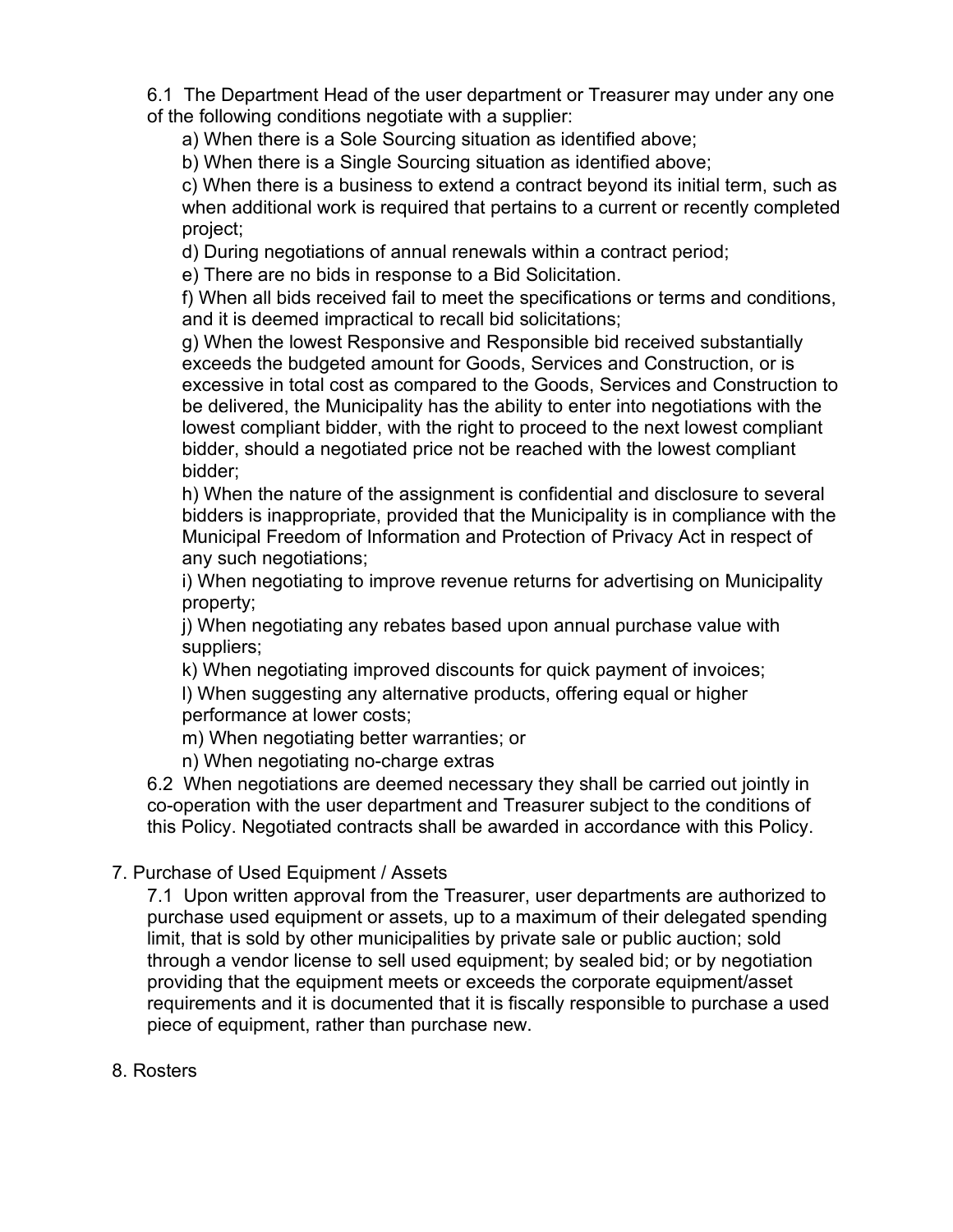8.1 A Roster is the result of a competitive bidding process, which prequalifies vendors to be placed on a list where they will be provided an equal opportunity to perform work for the Municipality as it becomes available on a rotational or best fit basis. Rosters can only be utilized where budget is predetermined for either maintenance or capital projects.

8.2When services are required the appropriate roster is utilized by the user department to select the service provider. Purchases awarded to a vendor on the roster shall be awarded in accordance with this Policy and the terms of the bid solicitation.

# **Errors and Irregularities Contained Within Bids**

#### 1. Electronic Bids

1.1 The following list of irregularities should not be considered all inclusive. The Treasurer and, as may be warranted, in consultation with any or a selection of the following, User Department Head, CAO and/or the Municipality's Solicitor, shall review irregularities not specifically listed and, acting in the best interests of the Municipality, have authority to waive such irregularities, permit correction to the irregularity or reject the submission.

|    | <b>Irregularity</b>                                                                                                                                                                      | <b>Response</b>                                                                                                           |
|----|------------------------------------------------------------------------------------------------------------------------------------------------------------------------------------------|---------------------------------------------------------------------------------------------------------------------------|
| 1. | Late Submissions - Bids<br>received after the closing<br>date and time specified in<br>the Bid Document.                                                                                 | <b>Bidding System does not</b><br>accept late bids                                                                        |
| 2. | Addenda not<br>acknowledged                                                                                                                                                              | Bidding system does not<br>accept bids that have not<br>acknowledged all addenda                                          |
| 3. | Site Meeting - Bidder did<br>not attend a Mandatory<br><b>Site Meeting</b>                                                                                                               | <b>Bidding System does not</b><br>allow submissions from<br>vendors that have not<br>attended a mandatory site<br>meeting |
| 4. | Method of Delivery -<br>where the bid has been<br>submitted via any other<br>method than through the<br>Bidding System, where no<br>such provision is allowed<br>for in the Bid document | Bid declared non-<br>compliant                                                                                            |
| 5. | Bid Bond / Agreement to<br>Bond – Bond is missing,<br>the amount is less than the<br>amount indicated in the bid<br>document or the bonding<br>company is not licensed to                | Bid declared non-<br>compliant                                                                                            |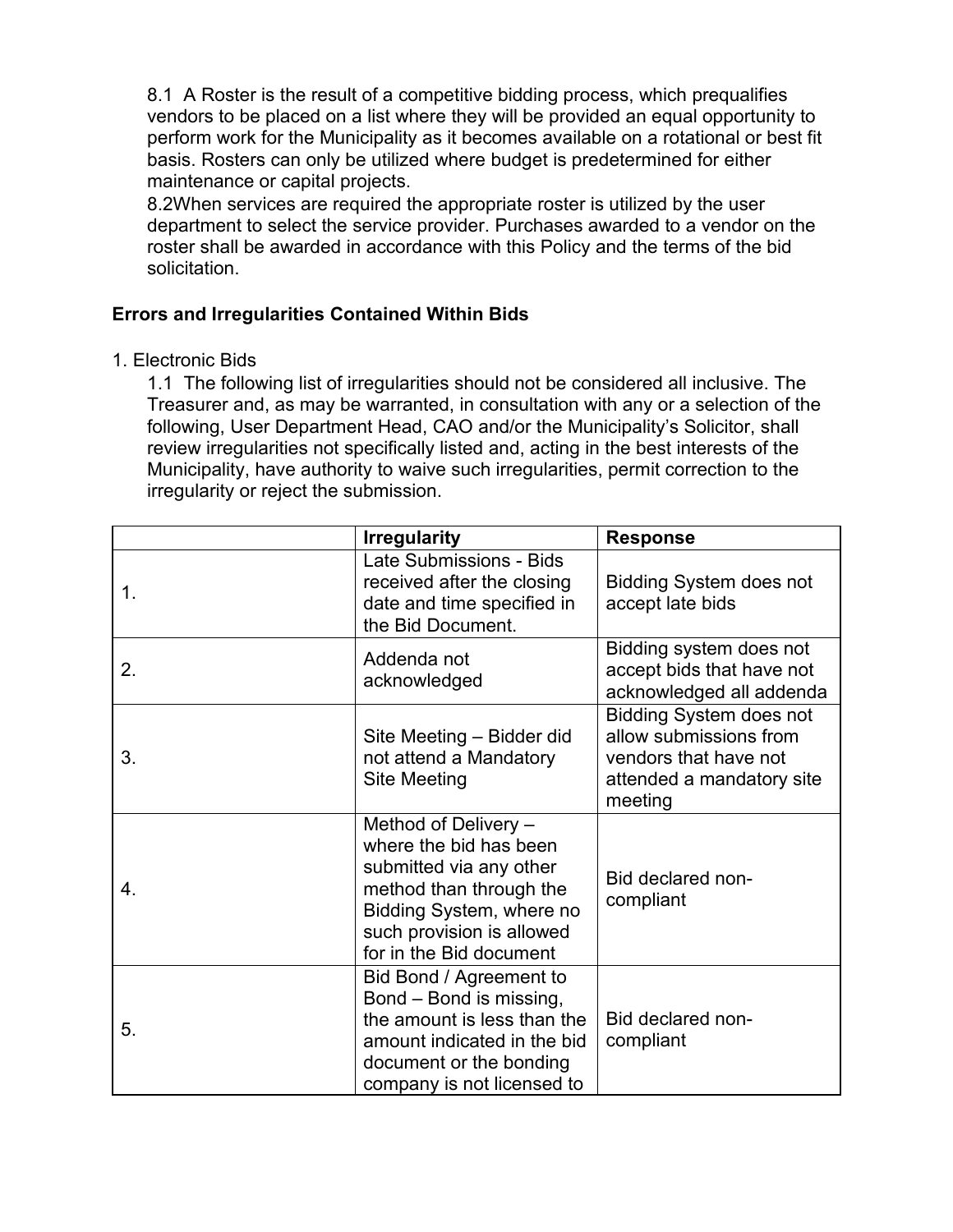|     | conduct business in<br>Ontario.                                                                                                                                                       |                                                                                                                                                                                                                                                     |
|-----|---------------------------------------------------------------------------------------------------------------------------------------------------------------------------------------|-----------------------------------------------------------------------------------------------------------------------------------------------------------------------------------------------------------------------------------------------------|
| 6.  | Bid Bond - Bond is not<br>electronically verifiable /<br>enforceable (e-Bond) as<br>indicated in the bid<br>documents                                                                 | Bid declared non-<br>compliant                                                                                                                                                                                                                      |
| 7.  | Format – bid not on the<br>form supplied by the<br>Municipality or not in the<br>format specified in the bid<br>document                                                              | Bid declared non-<br>compliant                                                                                                                                                                                                                      |
| 8.  | Documents - documents<br>provided through the<br>Bidding System are not the<br>required documents or are<br>not legible                                                               | Bid declared non-<br>compliant                                                                                                                                                                                                                      |
| 9.  | Qualified Bid - where the<br>bid has been qualified by<br>changes to specifications<br>or major requirements and<br>acceptance would allow an<br>unfair advantage over<br>competitors | Bid declared non-<br>compliant                                                                                                                                                                                                                      |
| 10. | Other minor irregularities                                                                                                                                                            | The Treasurer shall have<br>authority to waive<br>irregularities, which they<br>jointly consider to be<br>minor.                                                                                                                                    |
| 11. | Any irregularity                                                                                                                                                                      | Despite all provisions<br>herein contained the<br>Treasurer in conjunction<br>with the members of the<br><b>Senior Management Team</b><br>may waive any irregularity<br>where it considers it to be<br>in the best interest of the<br>Municipality. |

# 2. Paper Bids

2.1 The following list of irregularities should not be considered all inclusive. The Treasurer and, as may be warranted, in consultation with any or a selection of the following, User Department Head, CAO and/or the Municipality's Solicitor, shall review irregularities not specifically listed and, acting in the best interests of the Municipality, have authority to waive such irregularities, permit correction to the irregularity or reject the submission.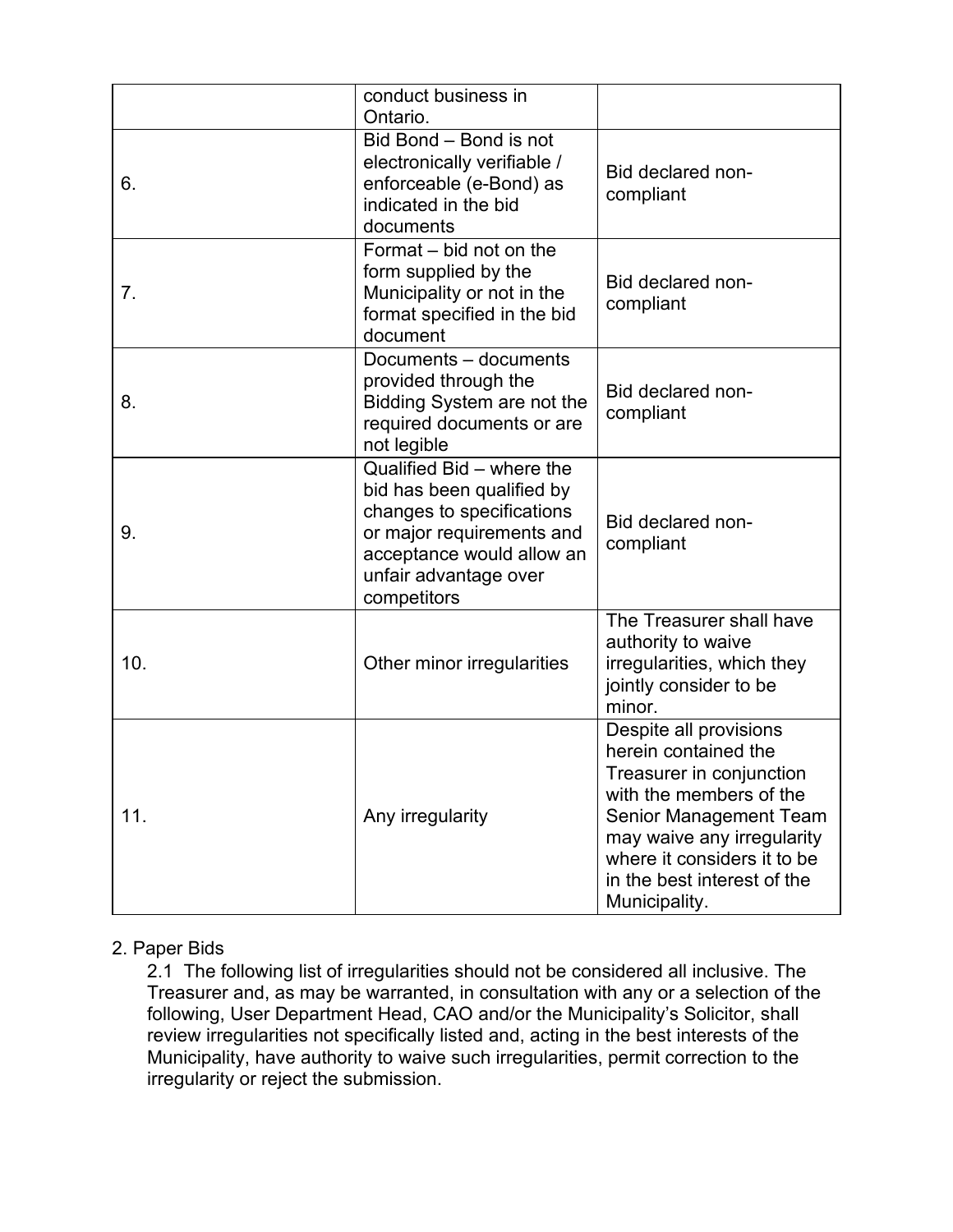|    | <b>Irregularity</b>                                                                                                                                                                                              | <b>Response</b>                                                                                                                                                                                    |
|----|------------------------------------------------------------------------------------------------------------------------------------------------------------------------------------------------------------------|----------------------------------------------------------------------------------------------------------------------------------------------------------------------------------------------------|
| 1. | <b>Late Submissions</b>                                                                                                                                                                                          | Rejection; not opened or<br>read publicly. Submission<br>to be returned to submitter.                                                                                                              |
| 2. | <b>Insufficient Financial</b><br>Security (No Tender<br>Security or Agreement to<br><b>Bond or insufficient Tender</b><br>Security).                                                                             | Automatic Rejection for no<br>bid deposit. Automatic<br>Rejection for no agreement<br>to bond.<br>48 hours to correct<br>shortfall in bid deposit if<br>less than required by no<br>more than 10%. |
| 3. | <b>Conditional Bids</b><br>(Bids qualified or restricted<br>by an attached statement).                                                                                                                           | Automatic rejection unless,<br>in the opinion of<br>Department Head and<br>Treasurer, the qualification<br>or restriction is<br>insignificant.                                                     |
| 4. | Illegible or obscure Bids,<br>non- initialed erasures,<br>non-initialed alterations.                                                                                                                             | Automatic rejection.                                                                                                                                                                               |
| 5. | Documents, in which all<br>necessary Addenda which<br>have significant financial or<br>scope implications in the<br>opinion of the Treasurer<br>and user department, have<br>not been acknowledged.              | Automatic rejection.                                                                                                                                                                               |
| 6. | Documents in which all<br>necessary Addenda which<br>do not have significant<br>financial or scope<br>implications in the opinion<br>of the Treasurer and user<br>department, and have not<br>been acknowledged. | 48 hours to submit.                                                                                                                                                                                |
| 7. | <b>Bids received from bidders</b><br>who did not attend<br>mandatory site visit(s).                                                                                                                              | Automatic rejection.                                                                                                                                                                               |
| 8. | Bids received on<br>documents other than<br>those provided by the<br>Municipality, when<br>specified to do so.                                                                                                   | Automatic rejection.                                                                                                                                                                               |
| 9. | Failure to insert the<br>bidder's business name in<br>the space(s) provided on                                                                                                                                   | 48 hours to submit.                                                                                                                                                                                |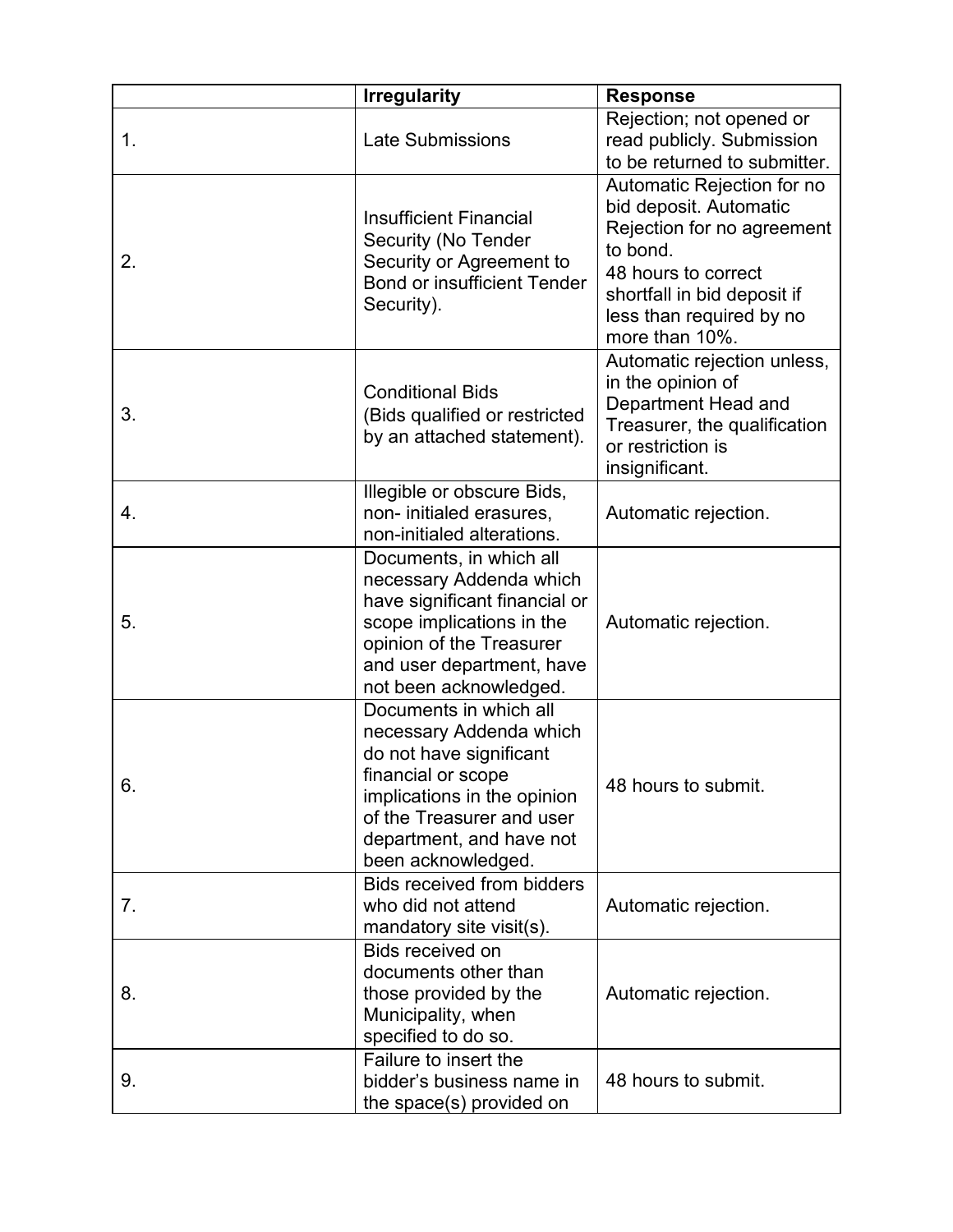|     | <b>Mandatory Submission</b><br>Pages.                                                                                                                                              |                                                                                                                                                                                                                                                                                                                                                                                                                                                                                                                                                                                                                                                                                                                                                                                                                                        |
|-----|------------------------------------------------------------------------------------------------------------------------------------------------------------------------------------|----------------------------------------------------------------------------------------------------------------------------------------------------------------------------------------------------------------------------------------------------------------------------------------------------------------------------------------------------------------------------------------------------------------------------------------------------------------------------------------------------------------------------------------------------------------------------------------------------------------------------------------------------------------------------------------------------------------------------------------------------------------------------------------------------------------------------------------|
| 10. | Failure to include signature<br>of the person authorized to<br>bind the bidder in the<br>space provided on the<br>Tender / Proposal Form.                                          | 48 hours to submit.                                                                                                                                                                                                                                                                                                                                                                                                                                                                                                                                                                                                                                                                                                                                                                                                                    |
| 11. | More than one submission<br>from the same submitter<br>and not identified as an<br>alternative or optional<br>submission and no written<br>withdrawal notice has been<br>received. | The submission package<br>bearing the most recent<br>date/time stamp will be<br>considered the intended<br>submission and the<br>previously date/time<br>stamped submissions will<br>be considered withdrawn<br>and will be returned to<br>sender, unopened.                                                                                                                                                                                                                                                                                                                                                                                                                                                                                                                                                                           |
| 12. | <b>Bids Containing</b><br><b>Mathematical Errors</b>                                                                                                                               | If the amount tendered for<br>a unit price item does not<br>agree with the extension of<br>the estimated quantity and<br>the tendered unit price, or<br>if the extension has not<br>been made, the unit price<br>shall govern and the total<br>price shall be corrected<br>accordingly.<br>If both the unit price and<br>the total price are left<br>blank, the Bid will be<br>rejected as incomplete.<br>If the unit price is left blank<br>but a total price is shown<br>for the item, the unit price<br>shall be corrected<br>according to the<br>total provided.<br>If the Tender contains an<br>error in addition and/or<br>subtraction in the approved<br>tender documentation<br>format requested (i.e. not<br>the additional supporting<br>documentation supplied),<br>the error shall be corrected<br>and the corrected total |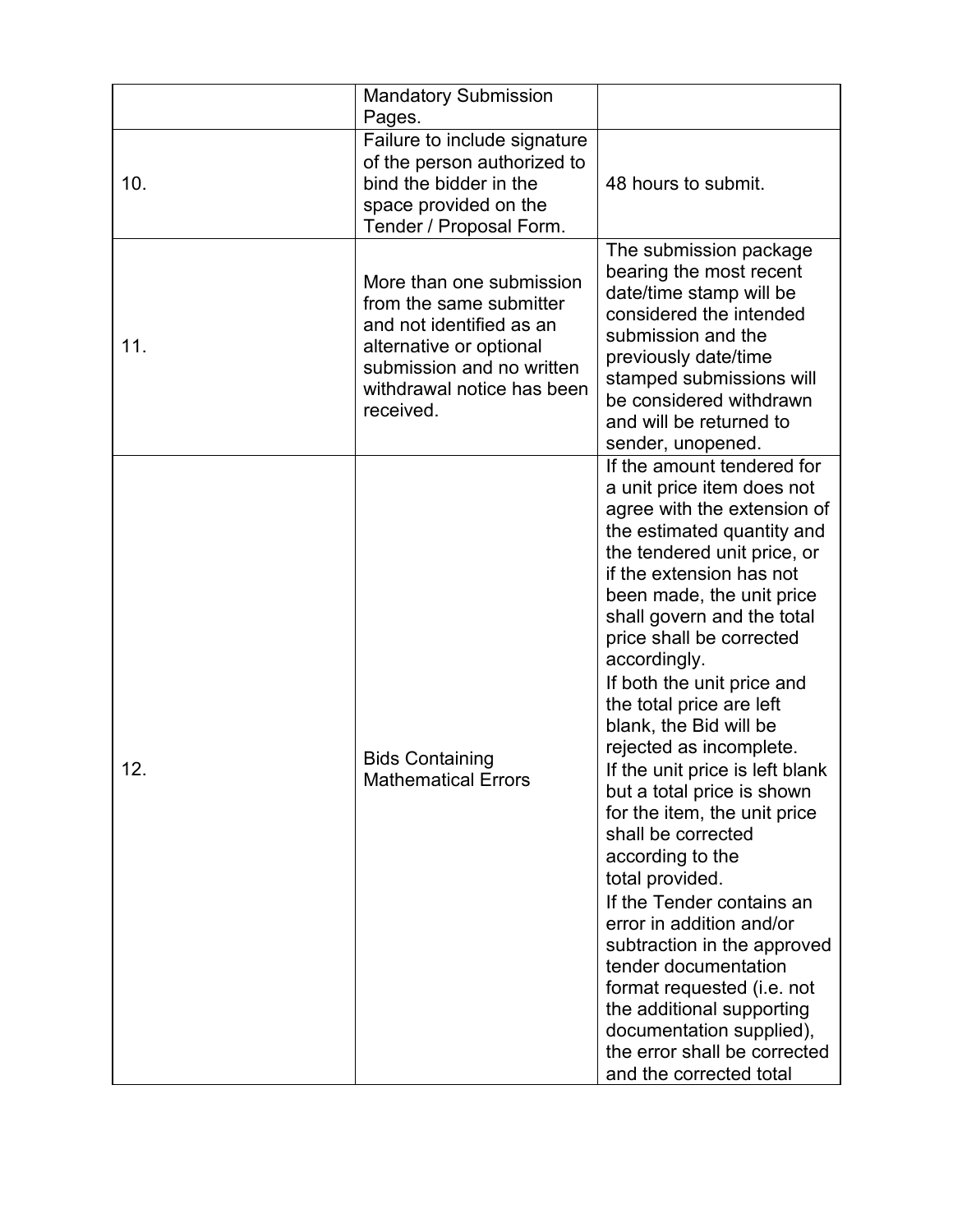|                 |                            | Contract price shall<br>govern.<br>Tenders containing prices<br>which appear to be so<br>unbalanced as to likely<br>affect the interests of the<br>Municipality adversely will<br>be clarified and may be<br>rejected.                        |
|-----------------|----------------------------|-----------------------------------------------------------------------------------------------------------------------------------------------------------------------------------------------------------------------------------------------|
| 13.             | Other minor irregularities | The Treasurer, in<br>conjunction with the<br><b>Director of Corporate</b><br>Services shall have<br>authority to waive<br>irregularities, which they<br>jointly consider to be<br>minor.                                                      |
| 14 <sub>1</sub> | Any irregularity           | Despite all provisions<br>herein contained, the<br>Treasurer in conjunction<br>with the members of the<br>Senior Management Team<br>may waive any irregularity<br>where it considers it to be<br>in the best interest of the<br>Municipality. |

# **Miscellaneous**

1. Separation of Roles and the Role of Council

1.1 In accordance with best practices in municipal procurement, Council recognizes the need for a clear separation of political and administrative functions in relation to the Municipality's procurement operations. It is the role of Council to establish policy and to approve expenditure through the Municipality's budget approval process.

1.2 Through the delegated authority by-law, Council delegates to the Municipality's officers and employees the authority to incur expenditures in accordance with approved budgets through the procurement of goods, services and construction in accordance with the rules and processes set out in this policy.

1.3 To facilitate Council's oversight role in respect of significant projects, Council may require Departments to obtain Council's authority to initiate specific procurements by identifying procurement projects of interest, such as procurements that are of a high value or involve significant risk, security concerns or significant community interest.

1.4 To avoid the potential appearance of bias or political influence in procurement contract award decisions, members of Council will have no involvement in competitive procurement processes for contracts from the time those procurement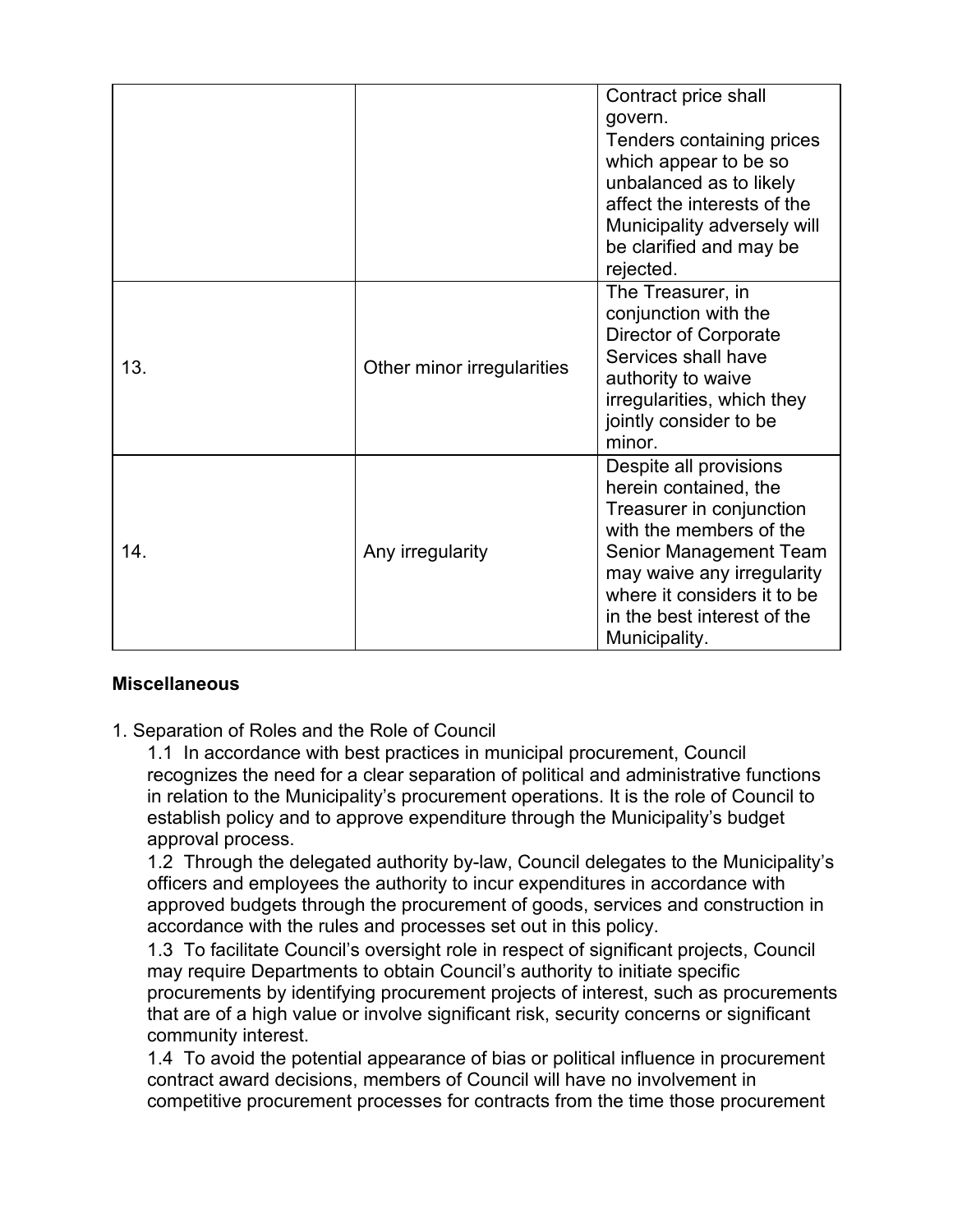process have been initiated through the advertisement or issuance of the solicitation document until the contract has been executed and awarded to the successful bidder, except where Council is required to approve the contact award in accordance with the Purchasing Processes, Limits, and Authority to Award section of this document.

2. Conflict Of Interest

2.1 Goods, Services or Construction shall only be purchased by the Municipality from any officer or employee of the Municipality or any member of Council or from any business in which any officer or employee of the Municipality or any member of Council is an officer of such business through a competitive bid process.

2.2 Goods, Services or Construction purchased from any officer or employee of the Municipality or any member of Council, or from any business in which any officer or employee of the Municipality is an officer shall be reported to Council through the Quarterly Delegated Authority report.

2.3 No person shall provide Consulting Services or Professional Services to both the Municipality and a private sector developer on the same or related project.

3. Exceptions to Requirements of Purchasing Process

3.1 The purchasing processes described in this Policy do not apply to the following items:

Training and Education

- a) Conferences, conventions, workshops, courses and seminars
- b) Magazines, subscriptions, books and periodical
- c) Memberships
- d) Staff development

# Refundable Employee Expenses

- a) Mileage
- b) Meal allowances
- c) Travel
- d) Miscellaneous non-travel

#### Employer's General Expenses

- a) Reimbursed employee expenses
- b) Payroll and honoraria remittances
- c) Medicals
- d) Licenses
- e) Grants to agencies
- f) Damage claims
- g) Debenture payments
- h) Insurance premiums
- i) Petty cash replenishments
- j) Tax remittances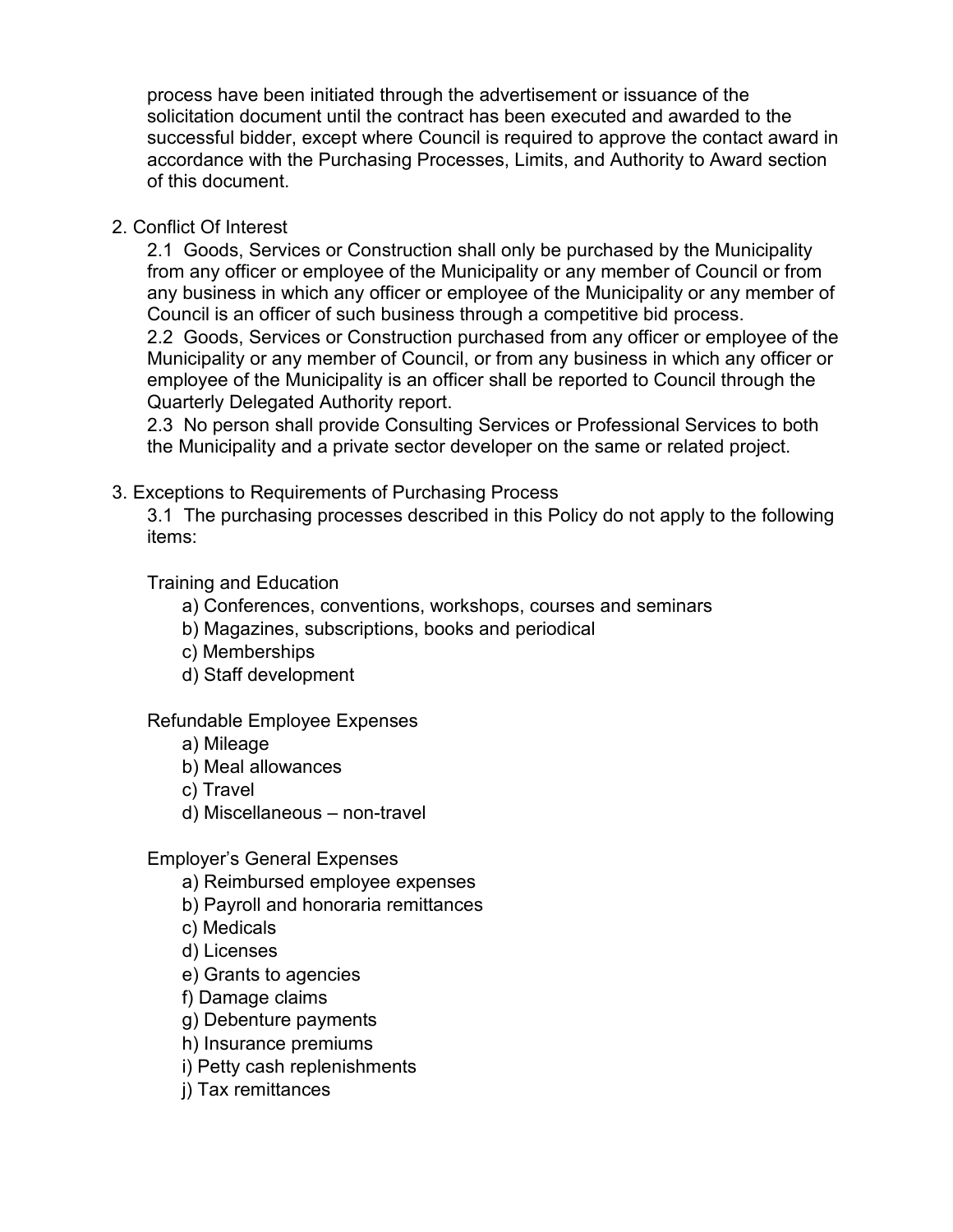k) Refunds/overpayment of taxes/fees

l) Financial agreements (e.g. cost sharing with other municipalities)

m) Workplace Safety and Insurance Board (WSIB) remittances

n) Building permit refunds

o) Realty taxes

p) Employer and employee compensation

q) Charges to or from other government agencies

r) Real estate

s) Bank charges

t) Purchase of investments

Professional and Special Services

a) Committee fees

b) Counselling services

c) Legal fees

d) Appraisal charges

e) Performance/artists fees

f) Honorarium

g) Arbitration fees

h) Medical, laboratory and pharmacy fees

i) Instructor fees

j) Witness fees

k) Permit or application fees

l) Newspaper advertising as required under Notice Policy or applicable legislation

#### **Utilities**

a) Water

b) Sewer

c) Natural gas, including relocation of infrastructure

d) Electricity, including relocation of infrastructure

e) Postage

f) Telecommunication services, including relocation of infrastructure

g) Cable television charges, including relocation of infrastructure

Real Property Interests

a) All real estate transactions

# **Legislative Requirements:**

This policy is established pursuant, as amended, and not limited to the following:

- Section 270 of the Municipal Act, 2001, as amended, which provides for the adoption of policies pertaining to the Procurement of Goods, Services and Construction;
- Contract Law in Canada;